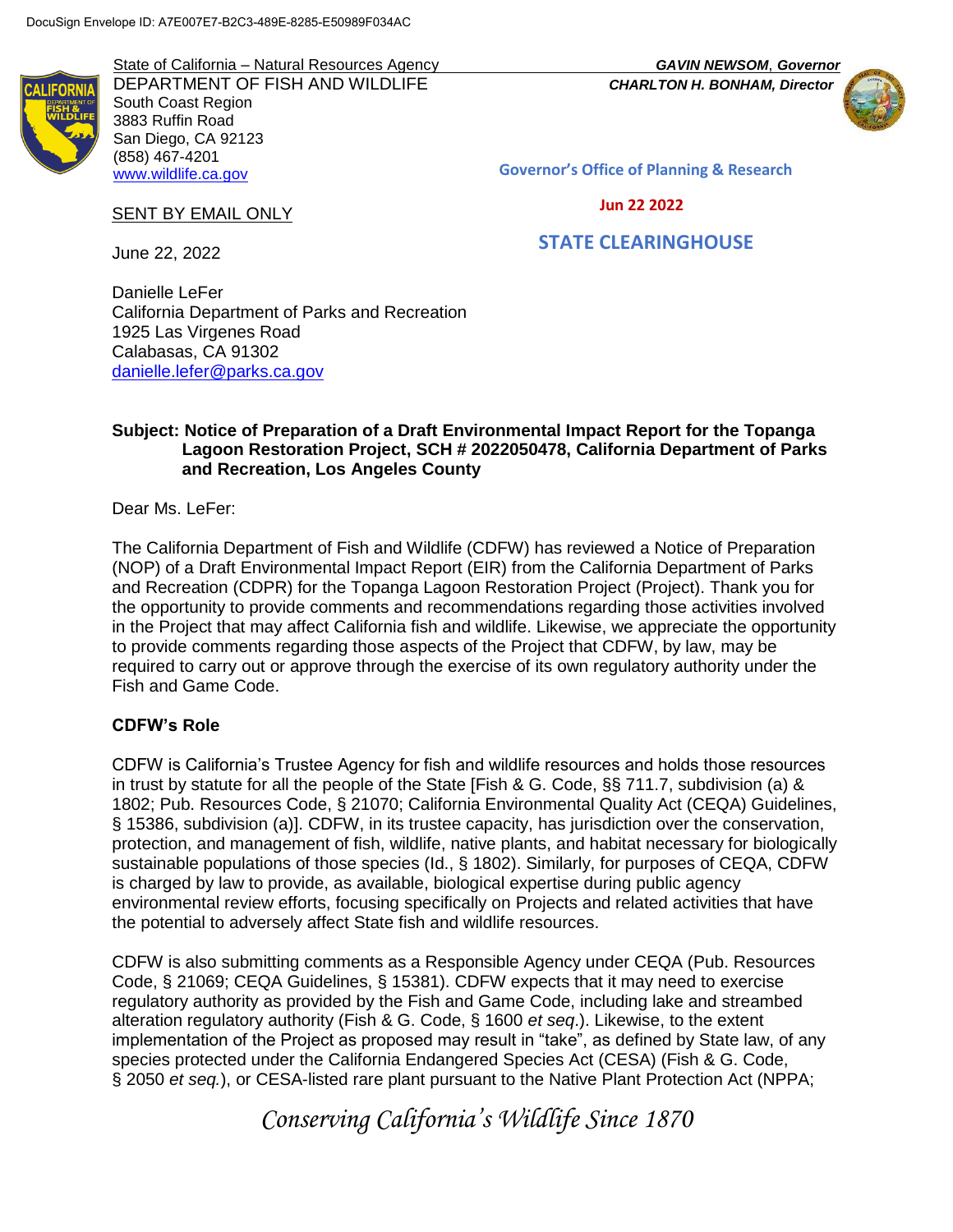Danielle LeFer California Department of Parks and Recreation June 22, 2022 Page 2 of 20

Fish & G. Code, §1900 *et seq.*), CDFW recommends the Project proponent obtain appropriate authorization under the Fish and Game Code.

## **Project Description and Summary**

**Objective:** The proposed Project is a multi-agency effort to restore the ecological values and enhance the hydrologic functions of the Topanga Lagoon ecosystem and the adjacent upland. The proposed Project intends to conduct restoration activities and expand the existing one-acre footprint of the lagoon. In addition, the riparian, transitional, and upland habitat along Topanga Creek would be restored to a certain extent depending on each build alternative. Within the Project site lies the Topanga Ranch Motel and State Park concessions, which include Cholada, Wylie's Bait and Tackle, Rosenthal's Wine Bar and Patio, Reel Inn, Oasis Imports, and Malibu Feed Bin. The motel and concession leases would be altered depending on each build alternative. The proposed Project also seeks to reconstruct the existing Pacific Coast Highway (PCH) bridge over Topanga Creek with a longer span to accommodate a wider lagoon. The lifeguard tower, restrooms, helipad, and parking area associated with Topanga Beach would also be reconstructed as part of the proposed Project. The Project proposes three build alternatives and a no project alternative that will be discussed in the EIR. Construction activities for Alternative 2 through Alternative 4 is anticipated to last approximately 24 months.

- **Alternative 1: No Project Alternative** Alternative 1 would result in no restoration activities towards the Topanga Lagoon and adjacent upland. The Project site would remain the same and consist of 3.6 acres of wetted area, 33.8 acres of riparian/transitional/upland area, and 4.18 acres of Topanga beach. The PCH bridge would not be reconstructed, and Topanga Ranch Motel and existing business leases would remain. The lifeguard tower, helipad, and restrooms would not be reconstructed. Each respective area would continue to function under its existing conditions.
- **Alternative 2: Maximum Lagoon Habitat and Removal of Motel** Alternative 2 would result in the maximum increase in lagoon, wetland, and riparian bank habitats. Following complete buildout, the Project site would encompass 9.5 wetted acres, 27.8 acres of restored riparian/transitional/upland habitat, and expansion of the beach to 4.39 acres. Grading and soil removal would be required to recontour the creek and widen the lagoon. Restoration would entail recontouring the western side of the lagoon with more natural side channels to accommodate sea level rise and storm surge conditions. In addition, the Topanga Ranch Motel and all existing business leases would be removed and replaced with riparian and transitional habitats. Furthermore, the existing PCH bridge would be replaced with a new bridge that spans 460 feet (200-foot primary span, with side spans of 130 feet each). Lastly, the lifeguard headquarters, beach restroom, and helipad would be demolished, relocated north, and reconstructed closer to the existing realigned access road.
- **Alternative 3: Limited Lagoon Habitat Expansion and Retention of Motel** In Alternative 3, expansion of the lagoon as well as riparian and transitional habitat on the west side of the existing creek channel would not be as extensive as Alternative 2. Following complete buildout, the Project site would encompass 7.7 wetted acres, 29.47 acres of restored riparian/transitional/upland habitat, and expansion of the beach to 4.42 acres. In Alternative 3, only the existing main channel within the lagoon area would be restored. Grading and soil removal activities would also be required in this alternative. In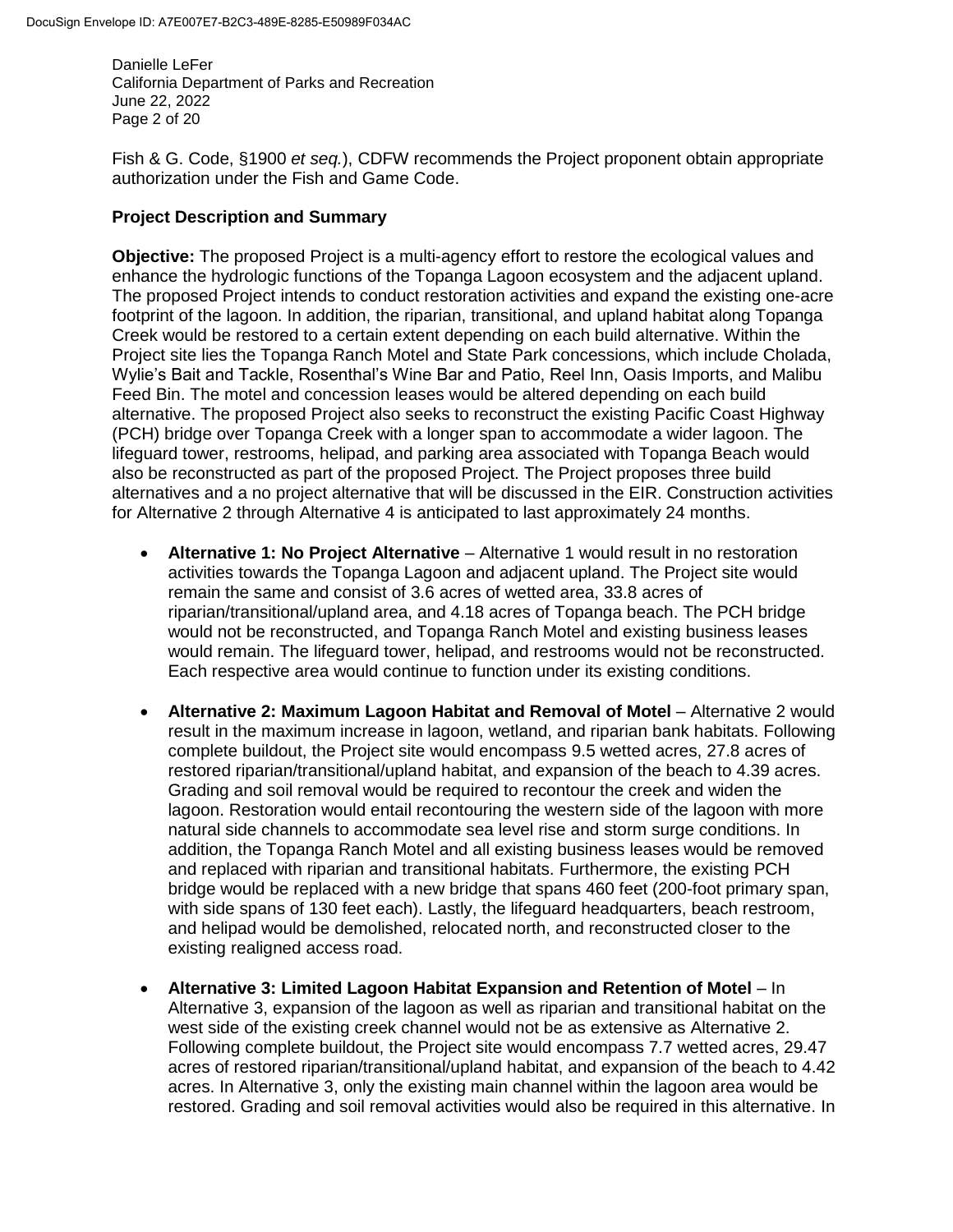Danielle LeFer California Department of Parks and Recreation June 22, 2022 Page 3 of 20

> regard to the Topanga Ranch Motel, 21 structures would be restored to its historic configuration, which would include relocation of some structures from the west side to avoid further flood and bank erosion. Aside from a restaurant concession that would be remodeled and remain in operation, no other business leases would remain. The changes to the PCH bridge would remain the same as detailed in Alternative 2. In addition, the existing realigned access road would be moved slightly to the east. Similar to Alternative 2, the lifeguard headquarters and beach restroom would be demolished, relocated north, and reconstructed closer to the realigned access road. However, the helipad would be relocated at PCH with a gated separation from the west end of the parking lot on the same level.

 **Alternative 4**: **Maximum Managed Retreat and Partial Motel Retention** – Alternative 4 would result in an expanded lagoon as well as riparian and transitional habitat, primarily on the west side of the existing channel. Following complete buildout, the Project site would encompass 7.6 wetted acres, 29.48 acres of restored riparian/transitional/upland habitat, and expansion of the beach to 4.56 acres. In Alternative 4, PCH would be realigned to move northward, curving the freeway inland over the lagoon and expanding the beach area to its maximum amount. In addition to realignment of PCH, the existing PCH bridge would be replaced with a new bridge that spans 460 feet (200-foot longer center span and a 130-foot side span on each side). In addition, 17 structures of the Topanga Ranch Motel located east of the current motor court access lane would be retained. Similar to Alternative 3, the restaurant concession would be remolded, continue to operate, and the other existing business leases would be terminated. Lastly, the lifeguard headquarters and helipad would be demolished, relocated north, and rearranged with parking for staff, emergency vehicles, and ADA disabled parking. Alternative 4 would provide the most sea level rise resilience and maximize recreational the beach area.

**Location:** The Project site encompasses 59 acres of Topanga State Park, Topanga Ranch Motel, and Topanga Beach located on the coastal slope of the Santa Monica Mountains in unincorporated Los Angeles County. The Project site is within the Santa Monica Mountains National Recreation Area and located west of the intersection of Topanga Canyon Boulevard and State Route 1 Pacific Coast Highway. The Project site is located on Assessor Parcel Number: 4448-002-901, 4448-001-900, and 4448-002-900.

## **Comments and Recommendations**

CDFW offers the comments and recommendations below to assist the CDPR in adequately identifying, avoiding, and/or mitigating the Project's significant, or potentially significant, direct, and indirect impacts on fish and wildlife (biological) resources. The EIR should provide adequate and complete disclosure of the Project's potential impacts on biological resources [Pub. Resources Code, § 21061; CEQA Guidelines, §§ 15003(i), 15151]. CDFW looks forward to commenting on the EIR when it is available.

# **Specific Comments**

1) Alternative 3 and 4. The Topanga Creek flows through Topanga Canyon directly west of the Topanga Ranch Motel until it reaches the Topanga Lagoon. Riparian habitat with high biological value also resides along the stream banks located west and north of the Topanga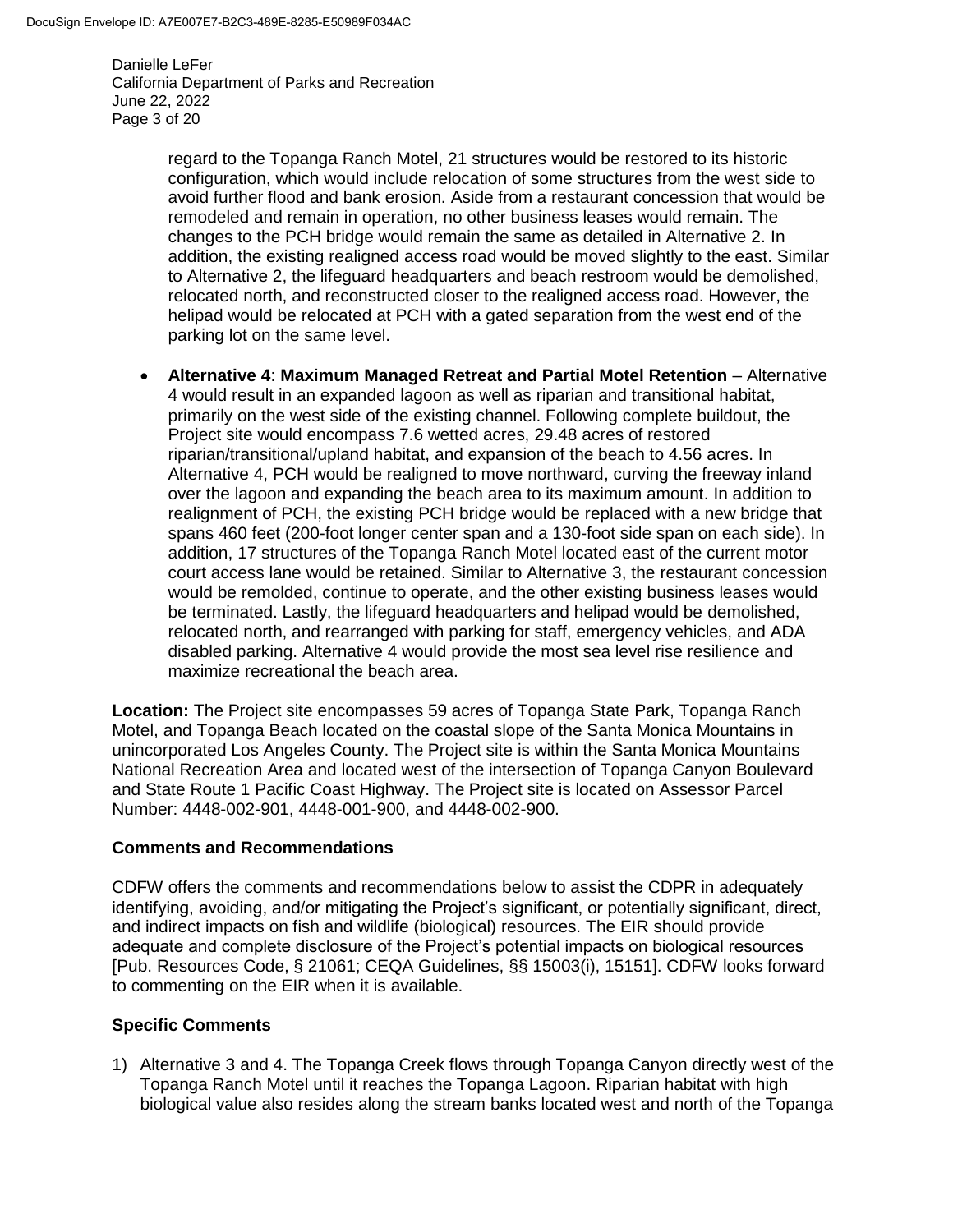Danielle LeFer California Department of Parks and Recreation June 22, 2022 Page 4 of 20

Ranch Motel. The motel is surrounded by undisturbed habitat that provides essential ecological resources for wildlife that dwell within it. Additionally, the Topanga Ranch Motel has been closed to the public and vacant since 2005.

Alternative 3 proposes a full retention of the Topanga Ranch Motel. Alternative 4 proposes a partial retention of the Topanga Ranch Motel. Both build alternatives would involve rehabilitation activities in an effort to have the motel open to the public and operational for overnight accommodations. Retention and operation of the motel would facilitate an increase of human presence within the Project site. Increased human presence may produce a multitude of adverse impacts, including but not limited to, increase of humanwildlife interactions, encroachment on fully protected species, increased potential of humanwildlife conflict, introduction of non-native species, injury or death of wildlife, and destruction of riparian and upland habitat. Elevated levels of human presence near or within wildlife breeding grounds may result in reduced reproductive success and an overall reduced local species population. Moreover, operation of the Topanga Ranch Motel may also alter wildlife behavior through introduction of elevated noise, increased trash or debris, unnatural food sources via trash receptacles, and new artificial lighting. The CDPR should consider the effects of Alternative 3 and Alternative 4 on wildlife and biological resources in relation to increased human presence and anthropogenic factors.

The Project should move forward with the alternative that prevents environmental damage and provides the least significant environmental effects on biological resources within the Project site (CEQA guidelines §15021(c) and §15002(a)(3)). Furthermore, for all build alternatives, the EIR should provide a complete discussion of the purpose and need for, and description of, the proposed alternative, including all staging areas; access routes to the construction and staging areas; and grading footprint. Each Project alternative should be thoroughly evaluated, even if an alternative would impede, to some degree, the attainment of the Project objectives or would be more costly (CEQA Guidelines, § 15126.6).

- 2) Impacts to Mountain Lion (*Puma concolor*). The Project is located within the range of the Southern California/Central Coast Evolutionary Significant Unit of mountain lion. More specifically, the Project is located within the range of the San Monica Mountain's mountain lion population. Mountain lions typically require large areas of undisturbed habitats and can inhabit in a variety of habitats, including but not limited to, riparian woodlands, oak woodlands, streams, and chaparral. Mountain lions have also been deemed as a keystone species that support plant recruitment in riparian areas, stabilize stream banks, and sustain healthy habitats for aquatic and terrestrial species (CBD 2019). In addition, [CDFW's](https://map.dfg.ca.gov/metadata/ds2616.html?5.108.39)  [Mountain Lion Predicted Habitat model](https://map.dfg.ca.gov/metadata/ds2616.html?5.108.39) predicts that the riparian, transitional, and upland habitat along Topanga Creek may provide medium suitability for mountain lion (CWHR 2016). The proposed Project may impact mountain lion through temporary and permanent habitat modification, restoration activities, grading, and removal of riparian vegetation.
	- a) Protection Status. CDFW considers adverse impacts to a species protected by CESA to be significant without mitigation under CEQA. As to CESA, take of any endangered, threatened, candidate species, or CESA-listed plant species that results from the Project is prohibited, except as authorized by State law (Fish & G. Code §§ 2080, 2085; Cal. Code Regs., tit. 14, §786.9). The mountain lion is a specially protected mammal in the State (Fish and G. Code, § 4800). In addition, on April 21, 2020, the California Fish and Game Commission accepted a petition to list the Southern California/Central Coast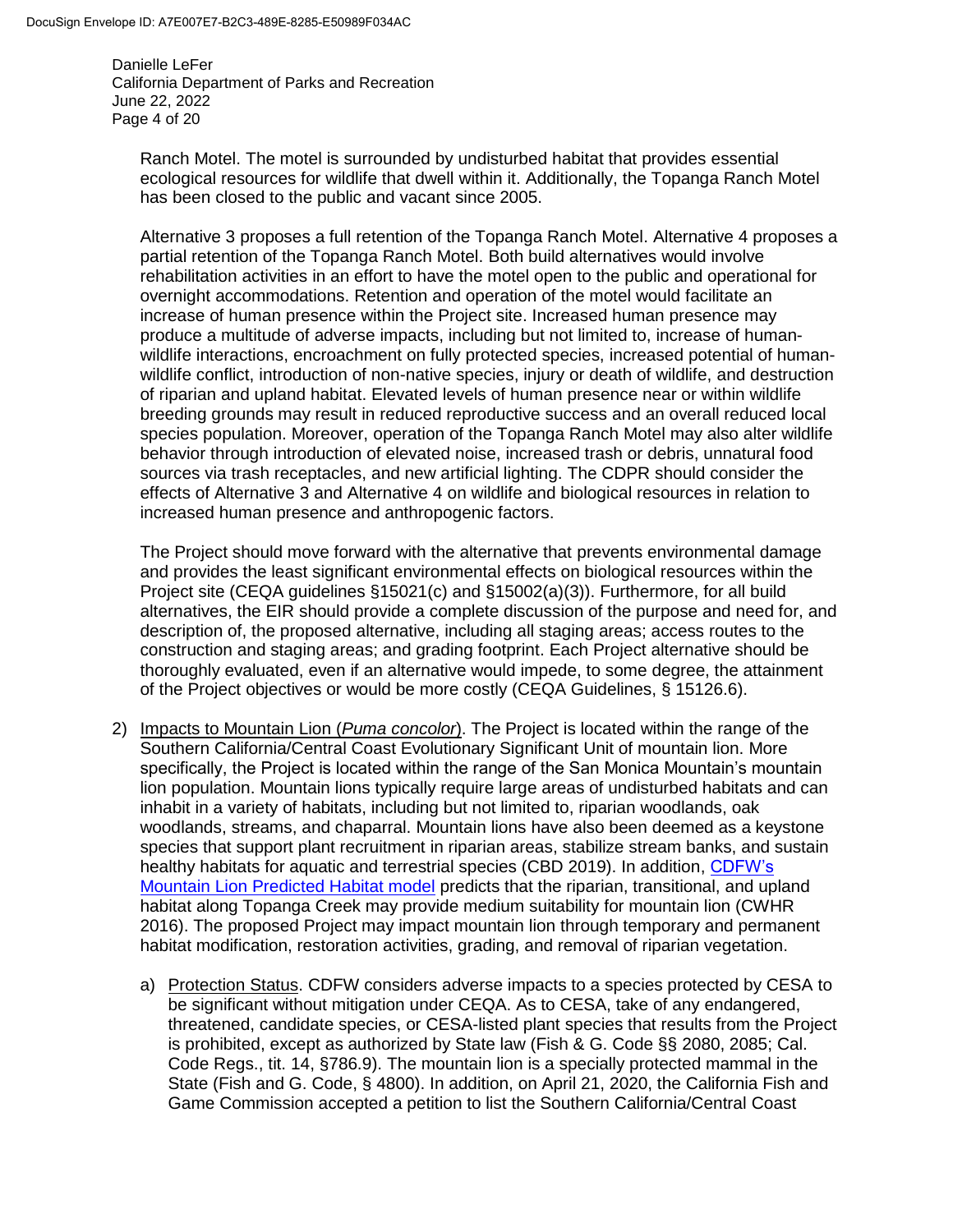Danielle LeFer California Department of Parks and Recreation June 22, 2022 Page 5 of 20

> Evolutionary Significant Unit of mountain lion as threatened under CESA (CDFW 2020). As a CESA candidate species, the mountain lion in southern California is granted full protection of a threatened species under CESA.

- b) Analysis and Disclosure. During Project-related construction activities, several temporary impacts may occur such as habitat modification, increased human presence, increased levels of noise and dust, and encroachment on foraging habitat. Although there may be temporary adverse effects during Project activities, the overall Project aims to restore riparian habitat along Topanga Creek resulting in a permanent beneficial effect for mountain lion. The EIR should analyze and discuss the Project's temporary, permanent, and cumulative impact on mountain lion throughout the Project. Impacts on mountain lion behavior, reproductive viability, and overall survival success should also be analyzed and discussed in the EIR. In addition, the EIR should analyze from the standpoint of the following impacts: 1) introducing an operational motel; 2) habitat modification and encroachment during construction activities; 3) increased human presence; and 4) use of herbicides, pesticides, and rodenticides. Lastly, the EIR should discuss the Project's potential effect on any on-going or planned habitat recovery and restoration efforts for mountain lion.
- c) CESA. If the Project or any Project-related activity will result in take of a species designated as endangered or threatened, or a candidate for listing under CESA, CDFW recommends that the Project proponent seek appropriate take authorization under CESA prior to implementing the Project. Appropriate take authorization under CESA may include an Incidental Take Permit (ITP) among other options [Fish & G. Code, §§ 2080.1, 2081, subds. (b) and (c)].
- 3) Impacts to Southern California steelhead (*Oncorhynchus mykiss*). Southern California steelhead (southern steelhead) is designated as an Endangered Species Act (ESA)-listed endangered species and a candidate CESA-listed species. Southern steelhead are anadromous fish that will spawn within Topanga Creek, migrate downstream to the Topanga Lagoon for smoltification, migrate to the ocean, and return to its spawning grounds as a mature adult. Furthermore, the NOP states that the only currently reproducing population of southern steelhead within the Santa Monica Mountains is present within the Project site. Although the Project aims to restore habitat and enhance fish passage, Project-related activities such as grading, soil removal, and recontouring of the stream bank will have a temporary and permanent impact on the southern steelhead population and its habitat.
	- a) Protection Status. Pursuant to Section 2074.2 of the Fish and Game Code, on April 21, 2022, the California Fish and Game Commission (Commission) determined that listing southern steelhead as threatened or endangered under CESA may be warranted (CDFW 2022a). This commences a one-year status review of the species, and at a future meeting, the Commission will make a decision whether listing of southern steelhead as threatened or endangered under CESA is warranted. During the status review, southern steelhead is protected under CESA as a candidate species pursuant to Section 2085 of the Fish and Game Code, provided that notice has been given as required by Section 2074.4 of the Fish and Game Code. The CDPR is prohibited from undertaking or authorizing activities that result in take of any endangered, threatened, or candidate species, except as authorized by State law (Fish & G. Code, §§ 86, 2062, 2067, 2068, 2080, 2085; Cal. Code Regs., tit. 14, § 786.9).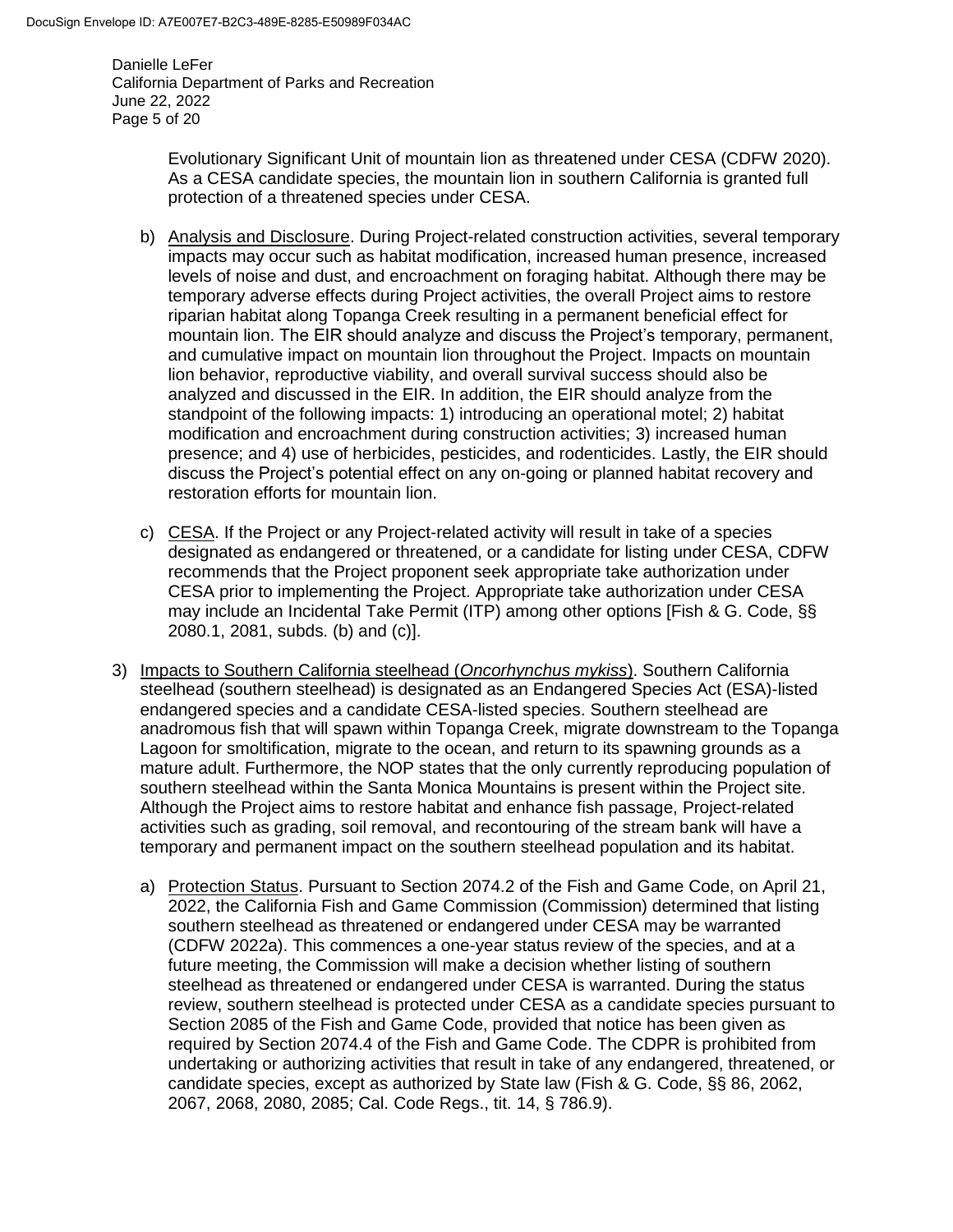Danielle LeFer California Department of Parks and Recreation June 22, 2022 Page 6 of 20

- b) Analysis and Disclosure. The EIR should analyze and discuss the Project's potential impact on southern steelhead population, habitat, substrate, and passage. The EIR should assess the potential impacts of habitat modification from restoration activities, grading, removal of soil, and vegetation removal along stream banks. Additionally, the EIR should assess the Project's effects on substrate composition within the Topanga Lagoon and Topanga Creek. An analysis of passage should include passage of adults from the ocean to spawning grounds within Topanga Creek and passage of smolts or juveniles from nursing grounds to the Topanga Lagoon and the ocean. The EIR should analyze the Project's effect on the hydrology and hydraulics (velocity, depth, and temperature) of Topanga Lagoon and Topanga Creek and how those effects may impact southern steelhead. An adequate analysis should provide the following information at a minimum:
	- A study reach extending from the ocean and the Topanga Lagoon to upstream spawning and rearing habitats within Topanga Creek whereby the Project's effects on flow is analyzed;
	- Project effects on flow (cfs, acre-feet) and hydraulics (velocity, depth, dissolved oxygen, temperature, and wetted perimeter) during the wet season (November through March), dry season (April through October), and both above-average and below-average water year (i.e., wet season/above-average water year, wet season/below-average water year, dry season/above-average water year, and dry season/below-average water year) under pre-project (i.e., baseline conditions) and post-project conditions;
	- Percent changes in flow, velocity, depth, temperature, and wetted perimeter (acres gained/lost) under Project conditions;
	- Project effects on water quality (dissolved oxygen and turbidity) throughout the study reach under pre-project (i.e., baseline conditions) and post-project conditions;
	- Any Project-related temporal, partial, or total barriers that would impact fish passage for southern steelhead; and
	- Any additional potential effects to on-going habitat recovery and restoration efforts for southern steelhead on a local or regional scale.

CDFW recommends such analysis and evaluation apply a [function flows approach](https://ceff.ucdavis.edu/functional-flows-approach) to evaluate impacts on biological resources. The functional flows approach provides the basis for guidance provided in the [California Environmental Flows Framework](https://ceff.ucdavis.edu/) (UC Davis 2022). Functional flows are distinct aspects of a natural flow regime that sustain ecological, geomorphic, or biogeochemical functions, and that support the specific life history and habitat needs of native aquatic species. Retaining key functional flow components in managed flow regimes is thus expected to support foundational physical and ecological processes that sustain biological communities.

c) Avoidance. The Project should be conditioned to fully avoid all impacts to southern steelhead. No work should occur in the lagoon, stream channel, or stream banks during the winter rainy season, which typically occurs between December 1 through March 31 (NMFS 2012). Additionally, no work should occur during periods of high flow and when steelhead smolt are likely to be in the area during periods of receding flows from November 1 through June 15.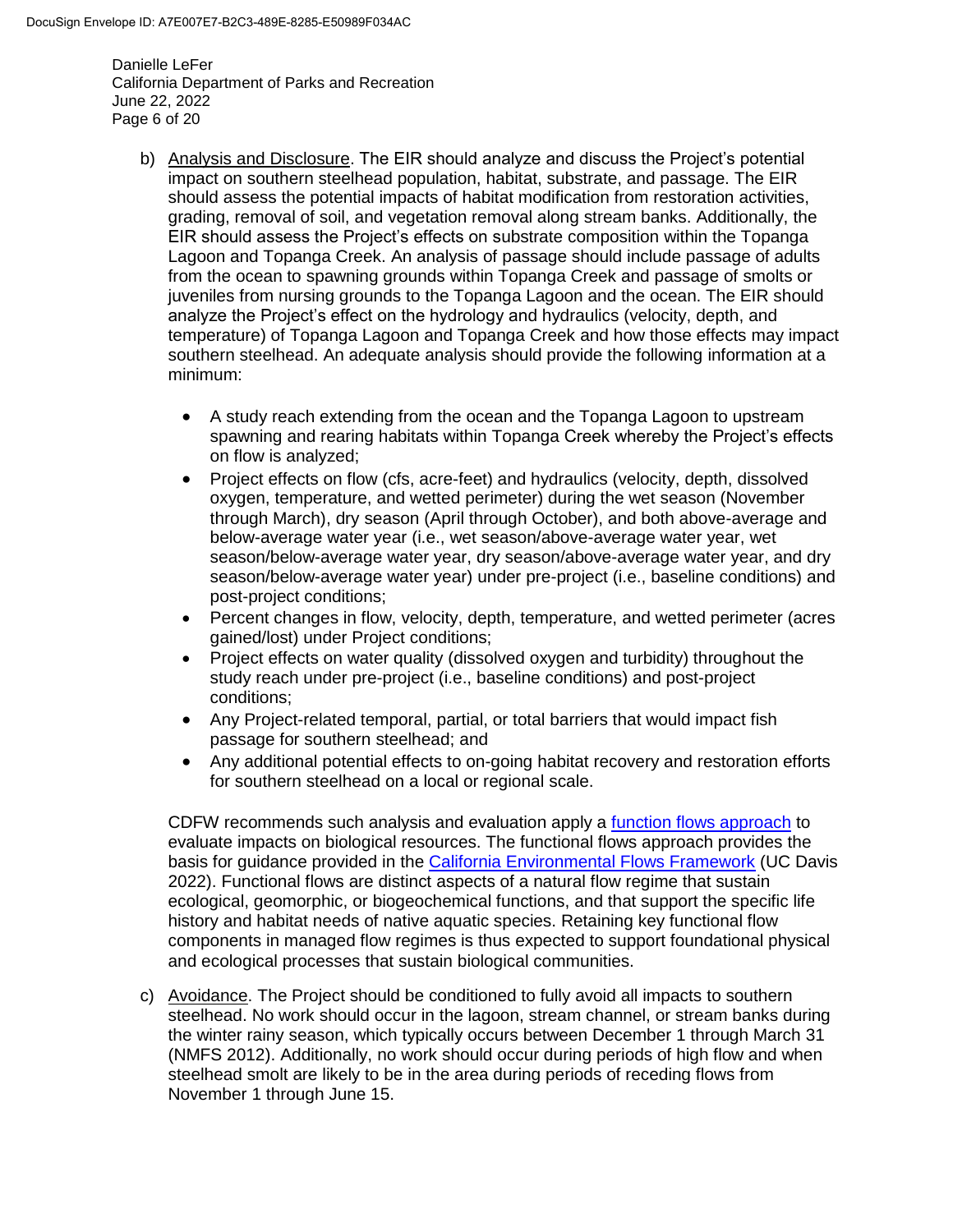Danielle LeFer California Department of Parks and Recreation June 22, 2022 Page 7 of 20

- d) CESA. If the Project or any Project-related activity will result in take of a species designated as endangered or threatened, or a candidate for listing under CESA, CDFW recommends that the Project proponent seek appropriate take authorization under CESA prior to implementing the Project. Appropriate take authorization under CESA may include an Incidental Take Permit (ITP) among other options [Fish & G. Code, §§ 2080.1, 2081, subds. (b) and (c)]. To obtain appropriate take authorization under CESA, early consultation with CDFW is encouraged, as significant modification to a project and mitigation measures may be required to obtain a CESA permit. Revisions to the Fish and Game Code, effective January 1998, may require that CDFW issue a separate CEQA document for the issuance of an ITP unless the Project's CEQA document addresses all Project impacts on CESA-listed species and specifies a mitigation monitoring and reporting program that will meet the requirements of an ITP. For these reasons, biological mitigation monitoring and reporting proposals should be of sufficient detail and resolution to satisfy the requirements for a CESA ITP.
- 4) Impacts to Special Status Fish. The Project site supports habitat for the tidewater goby (*Eucyclogobius newberryi*) and arroyo chub (*Gila orcuttii*). Tidewater goby is designated as an ESA-listed endangered species and the arroyo chub is considered a California Species of Special Concern (SSC). The tidewater goby is an endemic fish species that is primarily found in coastal lagoons, estuaries, and coastal brackish waters. Tidewater gobies spend all of their life stages in lagoons, estuaries, and river mouths (USFWS 2005). Unlike tidewater goby, arroyo chub are native to streams and rivers of the Los Angeles watershed and have been introduced to streams along the coast (UCANR 2022). Arroyo chub can be physiologically adapted to varying stream habitats but are primarily found in stream habitat with slow-moving water, mud, sand substrate (CDFW 2022g). Project restoration and construction activities may result in temporary or permanent habitat modification, direct injury, reduced capacity, and population decline.
	- a) Protection Status. Tidewater goby is protected under the ESA and meets the CEQA definition of endangered, rare, or threatened species (CEQA Guidelines CEQA§ 15065). Arroyo chub is a sensitive species with a state ranking of S2 and protected as an SSC. CEQA provides protection not only for ESA-listed species, but for any species including but not limited to SSC which can be shown to meet the criteria for State listing. Take of SSC could require a mandatory finding of significance by the CDPR (CEQA Guidelines, § 15065). Inadequate avoidance and mitigation measures will result in the Project continuing to have a substantial adverse direct and cumulative effect, either directly or through habitat modifications, on any species identified as a candidate, sensitive, or special status species by CDFW or U.S. Fish and Wildlife Service (USFWS).
	- b) Analysis and Disclosure. The EIR should analyze and discuss the Project's potential impact on fish species population, habitat, substrate, and passage. The EIR should analyze and disclose temporal and permanent habitat modification related to removal of substrate, soil removal, recontouring of Topanga Creek, grading activities, and widening of Topanga Lagoon. The EIR should also analyze the Project's effect on the hydrology and hydraulics (velocity, depth, and temperature) of Topanga Lagoon and Topanga Creek and how those effects may impact special status fish species. An adequate analysis should provide the information listed under Analysis and Disclosure in Specific Comment #3.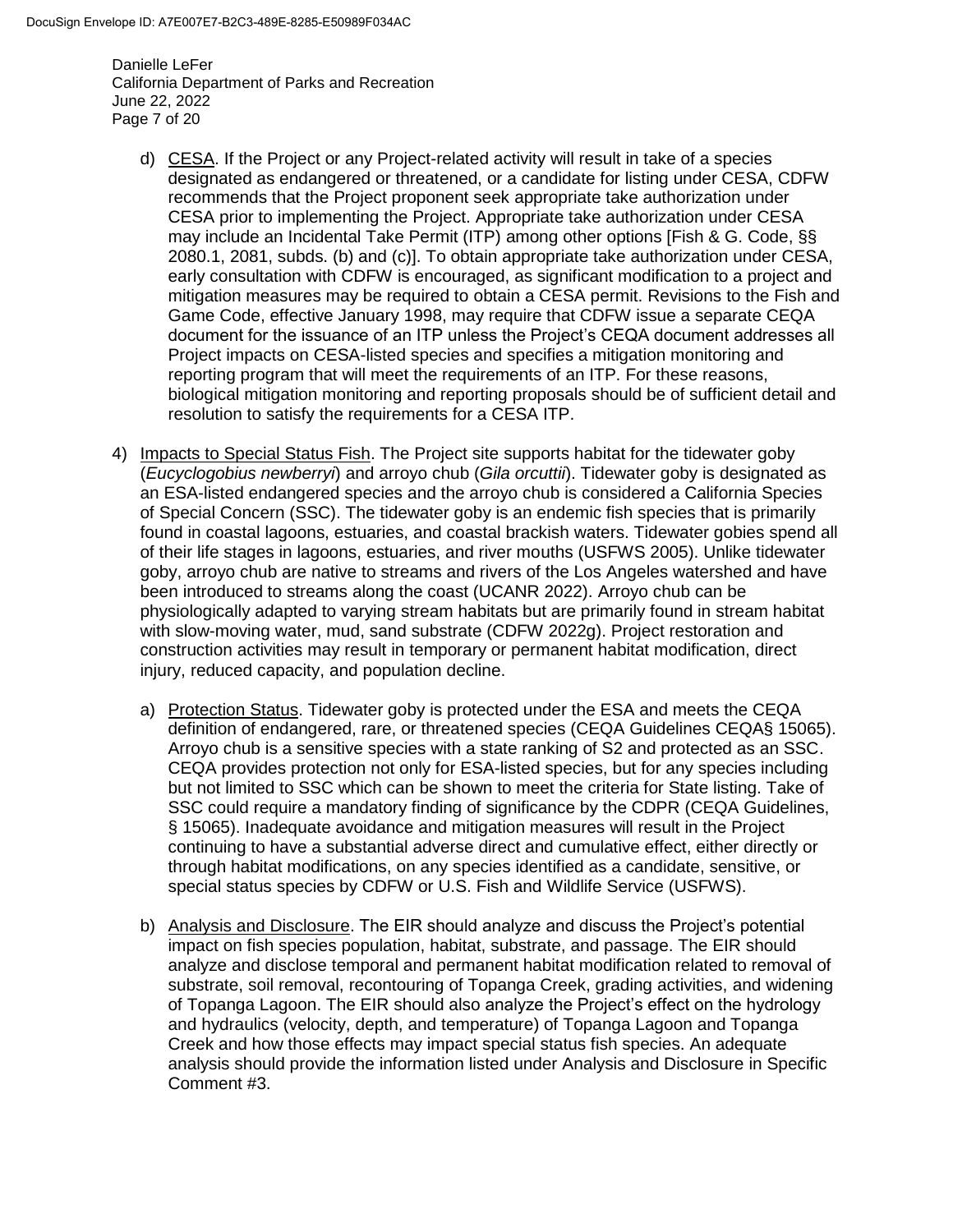Danielle LeFer California Department of Parks and Recreation June 22, 2022 Page 8 of 20

- c) Avoidance. The Project activities should be conditioned to fully avoid all impacts to tidewater goby and arroyo chub. No work should occur during the winter rainy season, which typically occurs between December 1 through March 31 (NMFS 2011). No work should occur during peak breeding activities for tidewater goby which occurs from April 1 through June 31. Additionally, no work should occur during the breeding season for arroyo chub which occurs from February 1 through August 31 (UCANR 2022).
- d) ESA. Take under the federal ESA is more broadly defined than CESA; take under ESA also includes significant habitat modification or degradation that could result in death or injury to a listed species by interfering with essential behavioral patterns such as breeding, foraging, or nesting. Consultation with the USFWS, in order to comply with ESA, is advised well in advance of any Project-related ground-disturbing activities where impacts to special status fish will occur.
- 5) Impacts to California grunion (*Leuresthes tenuis*). According to the NOP, the beach adjacent to Topanga Lagoon supports a significant run of California grunion. Impacts to grunion may result from Project activities occurring below the highest tide line during grunion spawning season (March-August). Activities such as sand moving and use of heavy equipment in the intertidal zone may disturb or bury incubating grunion eggs and larvae.

California grunion are endemic to California and Baja California and support a culturally important recreational fishery. Recent data have shown declines in grunion run sizes in Los Angeles, Orange, and San Diego Counties over the past decade (Martin *et al.* 2019). In February, the California Fish and Game Commission adopted new regulations to protect and recover the grunion population, establishing a bag and possession limit and closing the month of June to recreational take of grunion. Recreation take of grunion is now prohibited during the months of April, May, and June.

- a) Analysis and Disclosure. The EIR should discuss the Project's potential impact on California grunion and grunion spawning habitat.
- b) Avoidance. If Project activities will occur in the intertidal zone, CDFW strongly recommends avoiding grunion spawning season (March–August) for these activities to the greatest extent feasible. If Project activities must occur below the highest tide line during grunion spawning season, the EIR should provide measures to mitigate for the Project's potential impacts on California grunion. Additionally, CDFW recommends that a qualified biological observer monitor the work site prior to the start of activities in the intertidal zone during the previous expected grunion run period (3–4 nights in a row). If grunion are observed at the work site, the Project should suspend activities below the highest tide line for at least two weeks to allow grunion eggs to incubate and hatch out. The expected run schedule and further information about grunion can be found on CDFW's website: [https://wildlife.ca.gov/Fishing/Ocean/Grunion.](https://wildlife.ca.gov/Fishing/Ocean/Grunion)
- 6) Hydroacoustic Effects on Fish. Alternative 2 through Alternative 4 proposes to widen the Topanga Lagoon and restore riparian, transitional, and upland habitat along Topanga Creek. In addition, the PCH bridge will be demolished and reconstructed over the Topanga Lagoon. These Project activities may produce hydroacoustic effects on the fish species within the Project site. Fish are susceptible to pressure-mediated (sound pressure and barotrauma) injury to the ears and general body tissues. Sound pressure caused by construction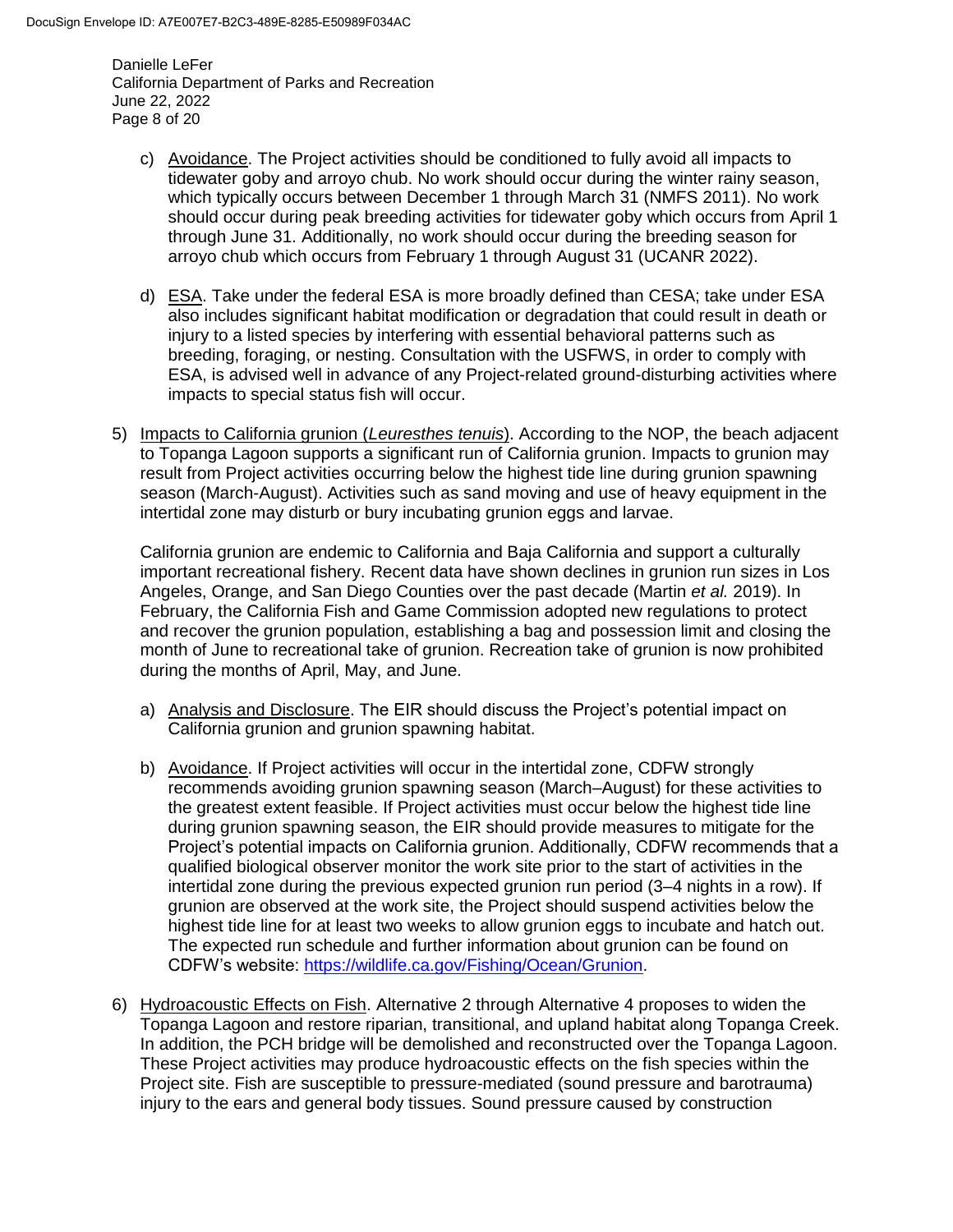Danielle LeFer California Department of Parks and Recreation June 22, 2022 Page 9 of 20

equipment, tunneling, and pile driving could result in altered behavior, tissue damage, injury, or mortality of fish; fish could be impacted both physiologically and physically (Popper *et al*. 2019). In addition to impacts on individual fish, the Project could adversely impact a population of fish if exposure to sound pressure has an impact on breeding or feeding success or alters migratory patterns.

- a) Analysis and Disclosure. In preparation of the EIR, CDFW recommends the EIR evaluate and discuss the following:
	- Species of native and non-native fish that are present or could be present within the Project site;
	- For native fish species, specify whether the species is sensitive, special status under CESA and/or the Endangered Species Act, or may meet the CEQA definition of endangered, rare, or threatened (CEQA Guidelines, § 15380);
	- Project construction and activities that would result in sound pressure and ground vibrations;
	- Sound pressure sources and sound pressure levels (decibels) associated with each source, including peak sound pressure (Peak) and accumulative sound elevation level (SEL);
	- Frequency and duration of each sound pressure source;
	- Project's impact on fish resulting from each sound pressure source; and
	- Methods to attenuate sound pressure to avoid/minimize impacts on fish.
- 7) Stream Delineation and Impact Assessment. Alternative 2 through Alternative 4 intend to expand the Topanga Lagoon and restore wetted and riparian habitats within the Project site. Restoration activities involve grading, soil removal, vegetation removal, and widening the Topanga Lagoon and recontouring a portion of Topanga Creek.
	- b) Analysis and Disclosure. In preparation of the EIR, CDFW recommends the EIR include a stream delineation and evaluation of impacts on any river, stream, or lake. The delineation should be conducted pursuant to the USFWS wetland definition adopted by CDFW (*Cowardin et al.* 1979). The EIR should discuss the Project's impact on Topanga Creek and Topanga Lagoon including impacts on associated natural communities. Impacts may include channelizing or diverting streams, impairing a watercourse, and removing or degrading vegetation through habitat modification (e.g., loss of water source, loss of substrate, encroachment, and edge effects leading to introduction of nonnative plants).
	- b) Fish and Game Code Section 1602. CDFW exercises its regulatory authority as provided by Fish and Game Code section 1600 et seq. to conserve fish and wildlife resources which includes rivers, streams, or lakes and associated natural communities. As a Responsible Agency under CEQA, CDFW has authority over activities in streams and/or lakes that will divert or obstruct the natural flow, or change the bed, channel, or bank (including vegetation associated with the stream or lake) of a river or stream or use material from a streambed. For any such activities, the project applicant (or "entity") must notify CDFW. Accordingly, if the Project would impact streams, the EIR should include measures to notify CDFW pursuant to Fish and Game Code section 1602 prior to starting activities that may impact streams. Please visit CDFW's [Lake and Streambed](https://wildlife.ca.gov/Conservation/Environmental-Review/LSA)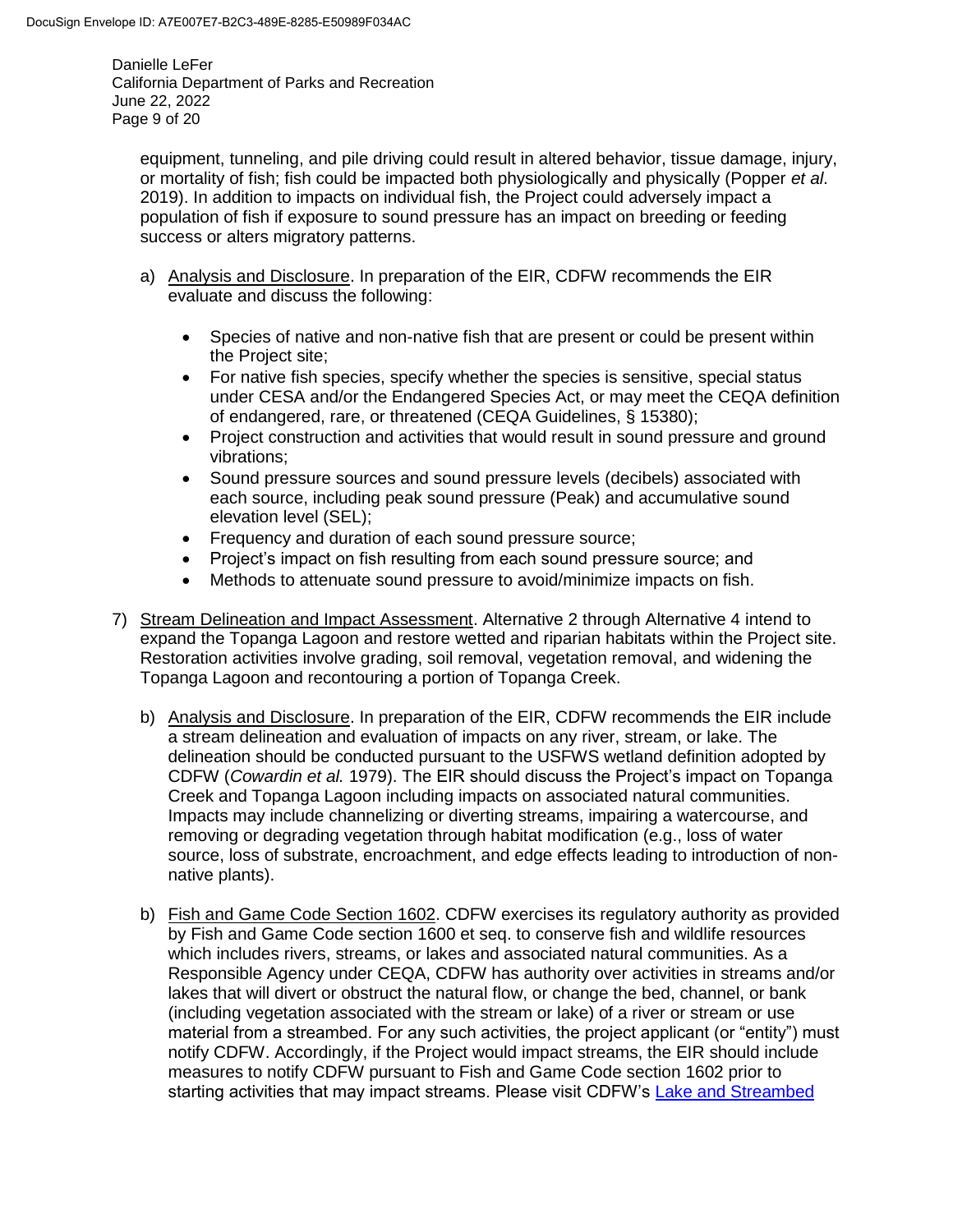Danielle LeFer California Department of Parks and Recreation June 22, 2022 Page 10 of 20

[Alteration Program](https://wildlife.ca.gov/Conservation/Environmental-Review/LSA) webpage for more information (CDFW 2022d).

- 8) Impacts to California Species of Special Concern. The NOP states that the greater area of the Project site provides habitat for two SSC species: two-striped garter snake (*Thamnophis hammondii*) and southern western pond turtle (*Emys marmorata pallida*). Two-striped garter snakes are highly aquatic and forage primarily in and along streams for fish and amphibians. Similar to two-striped garter snakes, the southern western pond turtle relies on streams and frequently occupy deep pools with low velocity for habitat. The proposed Project may result in temporal loss of habitat, injury or mortality, reduced population, and stifled reproducing capacity.
	- a) Protection Status. Two-striped garter snake and southern western pond turtle are considered SSC and meet the CEQA definition of rare, threatened, or endangered species (CEQA Guidelines, § 15065). CDFW considers impacts to SSC a significant direct and cumulative adverse effect without implementing appropriate avoidance and/or mitigation measures. Take of SSC could require a mandatory finding of significance by the Lead Agency (CEQA Guidelines, § 15065).
	- b) Analysis and Disclosure. The EIR should analyze and discuss the Project's potential impact and cumulative impact on both SSC species. Impacts on behavior, reproductive viability, and overall survival success should be analyzed and discussed in the EIR. In addition, the EIR should analyze use of herbicides, pesticides, and rodenticides. Lastly, the EIR should discuss the Project's potential effect on SSC population for both species on a local and regional scale.
	- c) Surveys. In preparation of an EIR, the CDPR should retain a qualified biologist(s) to conduct species-specific and season appropriate surveys where suitable habitat occurs in the Project site. Surveys for southern western pond turtles and potential habitat should follow the United States Geological Survey's 2006 Western [Pond Turtle Visual Survey](https://sdmmp.com/upload/SDMMP_Repository/0/4fnpv18xm0sqtw29j7d3rz56bkychg.pdf)  [Protocol for the Southcoast Ecoregion](https://sdmmp.com/upload/SDMMP_Repository/0/4fnpv18xm0sqtw29j7d3rz56bkychg.pdf) (USGS 2006). Surveys for two-striped garter snake should be conducted when this species is most likely to be encountered, usually conducted between June and July, and during the warm days of summer afternoons. In addition, all potential refugia should be searched including but not limited to holes, mammal burrows, crevices, under rotting logs, woodpiles, boards, and other surface debris. Positive detections of SSC and suitable habitat at the detection location should be mapped and a summary report should be disclosed in the EIR.
- 9) Impacts to Bats. Bats have the potential to forage and roost in trees and natural areas throughout the Project site. Bats and roost may be impacted by removal of trees, vegetation, and/or structures supporting roosting bats. Bats and roosts may also be adversely impacted by increased noise, human activity, dust, and ground vibration.
	- a) Protection Status. Bats are considered non-game mammals and are afforded protection by State law from take and/or harassment (Fish & G. Code, § 4150; Cal. Code of Regs., § 251.1). In addition, some bats are considered a California Species of Special Concern (SSC). CEQA provides protection not only for CESA-listed species, but for any species including but not limited to SSC which can be shown to meet the criteria for State listing. These SSC meet the CEQA definition of endangered, rare, or threatened species (CEQA Guidelines, § 15380). Take of SSC could require a mandatory finding of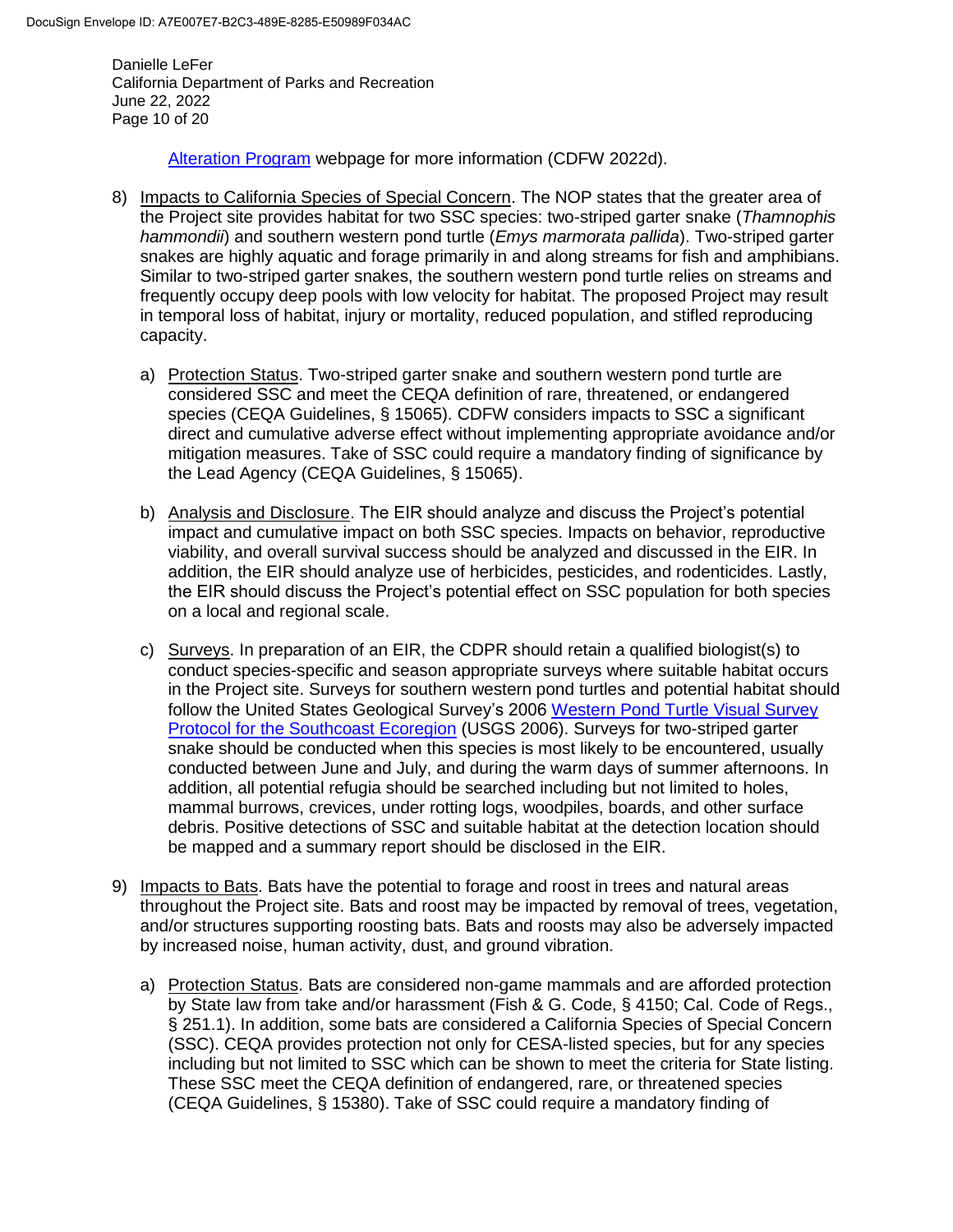Danielle LeFer California Department of Parks and Recreation June 22, 2022 Page 11 of 20

significance (CEQA Guidelines, § 15065).

- b) Analysis and Disclosure. CDFW recommends the EIR should discuss the Project's potential impact on bats and habitat supporting roosting bats. A discussion of potential impacts should include impacts that may occur during ground-disturbing activities and vegetation removal.
- c) Surveys. In preparation of the EIR, CDFW recommends the CDPR retain a qualified bat specialist identify potential daytime, nighttime, wintering, and hibernation roost sites and conduct bat surveys within these areas (plus a 100-foot buffer as access allows) to identify roosting bats and any maternity roosts. CDFW recommends using acoustic recognition technology to maximize detection of bats. Positive detections of bats and roost locations should be mapped, and a summary report should be disclosed in the EIR.
- 10) Impacts to Rare Plants. According to the [California Natural Diversity Database](https://wildlife.ca.gov/Data/CNDDB) (CNDDB), Braunton's milkvetch (*Astragalus brauntonii*), Santa Monica mountains dudleya (*Dudleya cymosa* ssp. *ovatifolia*), and white-veined monardella (*Monardella hypoleuca* ssp. *hypoleuca*) have been observed and recorded within the Project site (CDFW 2022b).
	- a) Protection Status. Braunton's milkvetch is designated as an ESA-listed endangered species. Santa Monica mountains dudleya is designated as an ESA-listed threatened species. White-veined monardella has a California Rare Plant Rank (CRPR) of 1B.3. Plants with a CRPR of 1B are rare throughout their range with most of them endemic to California. Most of the plants that are ranked 1B have declined significantly over the last century (CNPS 2022). Plants with a CRPR of 1B meet the definition of endangered, rare, or threatened species pursuant to CEQA Guidelines section 15380.
	- b) Surveys. CDPR should retain a qualified biologist to conduct focused rare plant surveys in order to analyze the Project impacts on rare plants for Alternative 2 through Alternative 4. The survey area should include all areas subject to Project-related grounddisturbance activities (e.g., mobilization, parking, staging, and access) and vegetation removal during Project construction and over the Project's lifetime. The survey area should also include areas subject to Project-related herbicide application, spread of invasive species, altered hydrology, and altered habitat conditions (e.g., recontouring, soils, slope, and pollinators) supporting rare plants which are habitat specialists. Per established [protocol,](https://nrm.dfg.ca.gov/FileHandler.ashx?DocumentID=18959&inline) botanical field surveys should be conducted in the field at the times of year when plants will be both evident and identifiable. Botanical field surveys should be spaced throughout the growing season (e.g., early, mid, and late season) to capture the floristic diversity at a level necessary to determine if special status plants are present (CDFW 2018).
- 11) Impact on Sensitive Natural Communities. There are various riparian communities throughout the Santa Monica Mountains. These riparian communities provide high biological value and typically occur along canyon and valley bottoms where streams, such as Topanga Creek, exist. According to [CNDDB,](https://wildlife.ca.gov/Data/CNDDB#:~:text=The%20California%20Natural%20Diversity%20Database,mapped%20locations%20for%20these%20species.) Southern Sycamore Alder Riparian Woodland (*Platanus racemosa - Alnus rhombifolia*) occurs within the Project site. This sensitive natural community has a state rarity ranking of S3. There may also be additional sensitive natural communities within the Project site that are not identified within the NOP.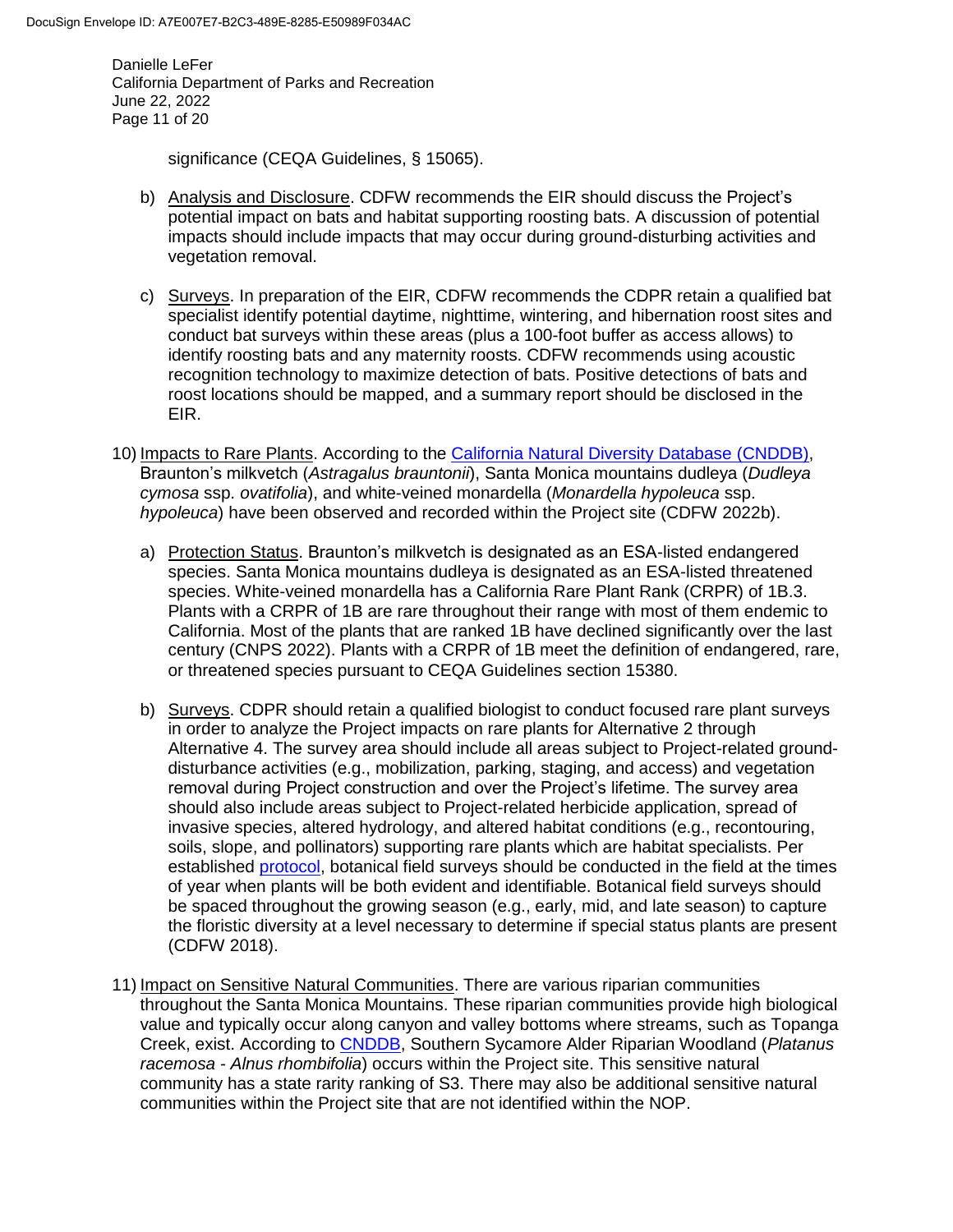Danielle LeFer California Department of Parks and Recreation June 22, 2022 Page 12 of 20

- a) Protection Status. Natural communities with ranks of S1, S2, and S3 are considered sensitive natural communities to be addressed in the environmental review process of CEQA [CEQA Guidelines, §15125(c)]. Many sensitive vegetation communities are associated with perennial or ephemeral sources of water, including groundwater dependent ecosystems. These sensitive communities are deteriorating or have been significantly degraded at local, regional, and state levels. Without identifying the alliance/association vegetation community or their state ranking, the Project may impact sensitive vegetation communities or wildlife species that depend on these communities. The Project may result in substantial adverse direct effect on any S1, S2, or S3 sensitive vegetation communities.
- b) Analysis and Disclosure. CDFW recommends the EIR discuss the Project's potential impacts on sensitive plant communities. To analyze the Project's impacts on natural communities within the Project site, the CDPR should retain a qualified biologist to identify and map the natural communities. The qualified biologist should adhere to established protocols for mapping natural communities listed in General Comment #1. Association level mapping is recommended for alliances that have some associations that are designated as sensitive. CDFW recommends the CDPR avoid and minimize development and encroachment onto sensitive trees and woodlands. If avoidance is not feasible, CDFW recommends the EIR include a measure to provide sufficient replacement for the number of impacted trees and acres of impacted woodland. The number of replacement trees and woodland habitat should be higher if the Project would impact large mature trees; impact a woodland supporting rare, sensitive, or special status plants and wildlife; or impact a woodland with a State Rarity Ranking of S1, S2, or S3.
- 12) Impacts to Nesting Birds. Riparian woodlands are located within the Project site and are known to provide significant habitat for nesting birds. The proposed Project may impact nesting birds through grading activities and removal of vegetation and trees within riparian, transitional, and upland habitat. Furthermore, Project activities occurring during the nesting bird season, especially in areas providing suitable nesting habitat, could result in the incidental loss of fertile eggs or nestlings, or nest abandonment.
	- a) Protection Status. Migratory nongame native bird species are protected by international treaty under the Federal Migratory Bird Treaty Act (MBTA) of 1918 (Code of Federal Regulations, Title 50, § 10.13). Sections 3503, 3503.5, and 3513 of the California Fish and Game Code prohibit take of all birds and their active nests including raptors and other migratory nongame birds (as listed under the Federal MBTA). It is unlawful to take, possess, or needlessly destroy the nest or eggs of any raptor.
	- b) Analysis and Disclosure. CDFW recommends the EIR discuss the Project's potential impact on nesting birds and raptors within the Project site. A discussion of potential impacts should include impacts that may occur during ground-disturbing activities and vegetation removal. The EIR should analyze and discuss the Project's impact on bird and raptor nesting and breeding habitat for Alternative 2 through Alternative 4. Edge effects and temporal loss should also be analyzed and discussed. The EIR should also disclose the acreage of bird and raptor nesting and breeding habitat that could be impacted and lost as a result of the proposed Project.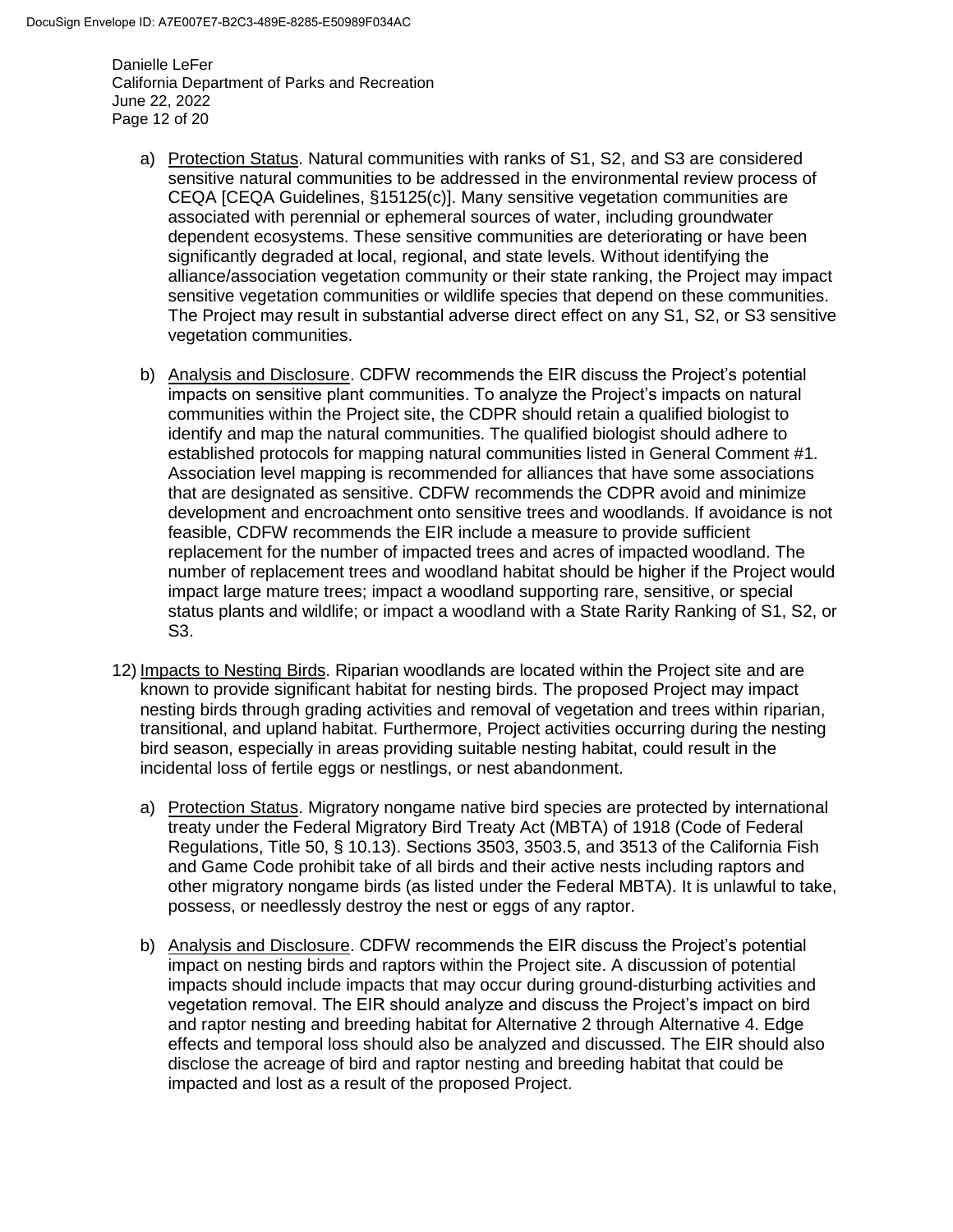Danielle LeFer California Department of Parks and Recreation June 22, 2022 Page 13 of 20

c) Avoidance. CDFW recommends the EIR include a measure to fully avoid impacts to nesting birds and raptors. To the extent feasible, no construction, ground-disturbing activities (e.g., mobilizing, staging, drilling, and excavating), and vegetation removal during the avian breeding season which generally runs from February 15 through September 15 (as early as January 1 for some raptors) to avoid take of birds, raptors, or their eggs.

If impacts to nesting birds and raptors cannot be avoided, CDFW recommends the EIR include measures to minimize impacts on nesting birds and raptors. Prior to starting ground-disturbing activities and vegetation removal, a qualified biologist should conduct nesting bird and raptor surveys to identify nests. The qualified biologist should establish no-disturbance buffers to minimize impacts on those nests. CDFW recommends a minimum 300-foot no disturbance buffer around active bird nests. For raptors, the no disturbance buffer should be expanded to 500 feet and 0.5 mile for special status species, if feasible. Personnel working on the Project, including all contractors working on site, should be instructed on the presence of nesting birds, area sensitivity, and adherence to no-disturbance buffers. Reductions in the buffer distance may be appropriate depending on the avian species involved, ambient levels of human activity, screening vegetation, or possibly other factors determined by a qualified biologist.

- 13) Landscaping. The proposed Project involves restoration activities that entail removal and replacement of vegetation and trees. CDFW recommends the CDPR only use native species found in naturally occurring vegetation communities within or adjacent to the Project site. The proposed Project should not plant, seed, or otherwise introduce non-native, invasive plant species to areas that are adjacent to and/or near native habitat areas. Accordingly, CDFW recommends the CDPR restrict use of any species, particularly 'Moderate' or 'High' listed by the [California Invasive Plant Council](https://www.cal-ipc.org/plants/inventory/) (Cal-IPC 2022). These species are documented to have substantial and severe ecological impacts on physical processes, plant and animal communities, and vegetation structure.
- 14) Pest Management. The proposed Project may have the potential to spread tree pests and diseases throughout the Project site and into adjacent natural habitat not currently exposed to these stressors. This could result in expediting the loss of native trees. As such, CDFW recommends the EIR provide measures to develop and implement an infectious tree disease management plan or provide mitigation measures. The infectious tree disease management plan or mitigation measures should be developed in consultation with an arborist and describe how the plan or mitigation measures will avoid or reduce the spread of tree insect pests and diseases.
- 15) Use of Rodenticides. If the Project results in enhanced landscaping, vegetation may need to be managed via chemical methods. Herbicides, pesticides, and rodenticides may impact wildlife. Second generation anticoagulant rodenticides are known to have harmful effects on the ecosystem and wildlife. [Assembly Bill 1788](https://leginfo.legislature.ca.gov/faces/billTextClient.xhtml?bill_id=201920200AB1788) prohibits the use of any second-generation anticoagulant rodenticides because second generation anticoagulant rodenticides have a higher toxicity and are more dangerous to nontarget wildlife (California Legislative Information 2020). CDFW recommends the EIR include a discussion as to the Project's use of herbicides, pesticides, and second-generation anticoagulant rodenticides to maintain the restored areas within the Project site in perpetuity. CDFW recommends the CDPR include measures that would prohibit the use of any second-generation anticoagulant rodenticides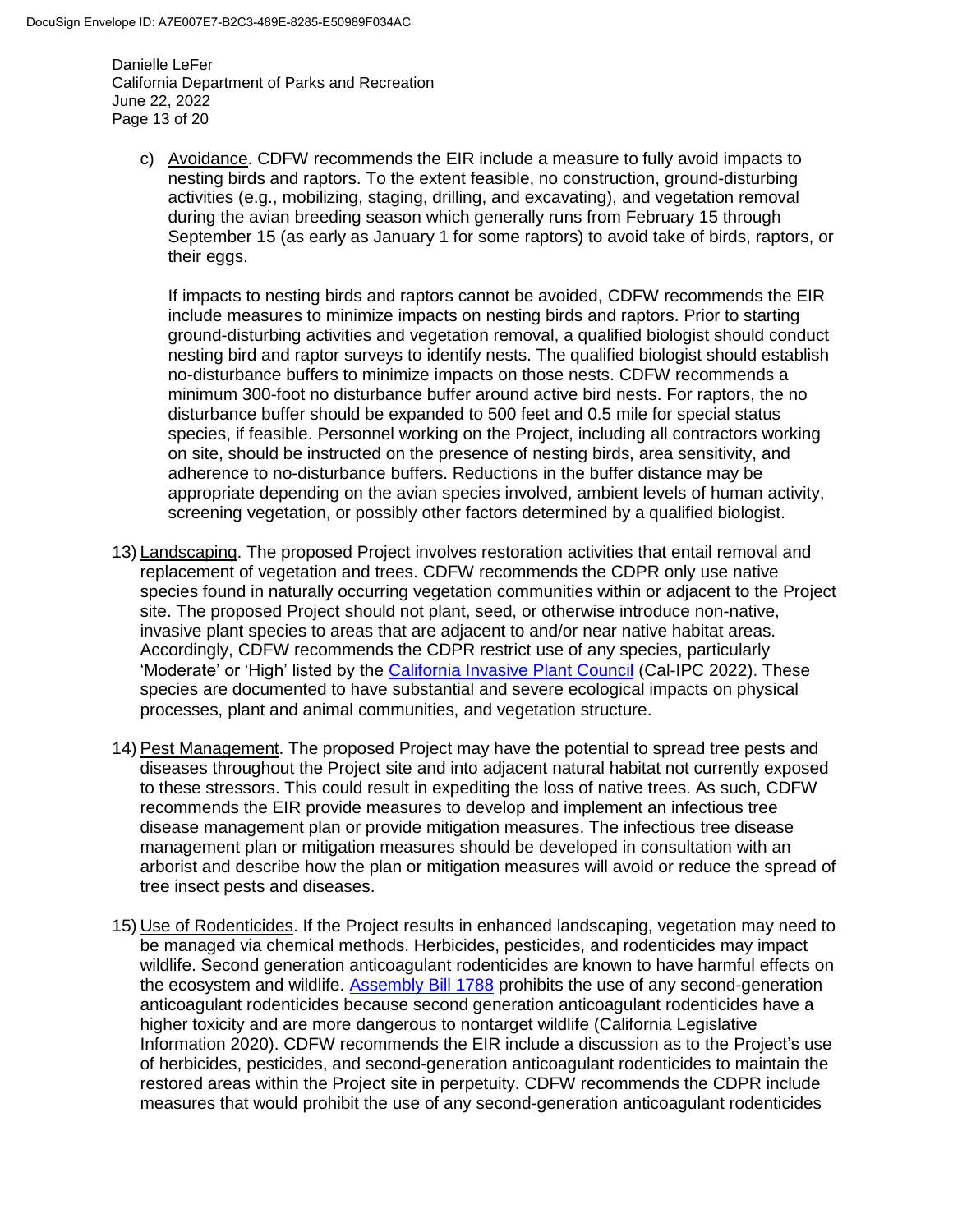Danielle LeFer California Department of Parks and Recreation June 22, 2022 Page 14 of 20

throughout the Project.

#### **General Comments**

- 1) Biological Baseline Assessment. The EIR should provide an adequate biological resources assessment, including a complete assessment and impact analysis of the flora and fauna within and adjacent to the Project site and where the Project may result in ground disturbance. The assessment and analysis should place emphasis upon identifying endangered, threatened, sensitive, regionally, and locally unique species, and sensitive habitats. Impact analysis will aid in determining any direct, indirect, and cumulative biological impacts, as well as specific mitigation or avoidance measures necessary to offset those impacts. CDFW recommends avoiding any sensitive natural communities found on or adjacent to the Project site. CDFW also considers impacts to SSC a significant direct and cumulative adverse effect without implementing appropriate avoidance and/or mitigation measures. An environmental document should include the following information:
	- a) Information on the regional setting that is critical to an assessment of environmental impacts, with special emphasis on resources that are rare or unique to the region [CEQA Guidelines, § 15125(c)]. The EIR should include measures to fully avoid and otherwise protect Sensitive Natural Communities from Project-related impacts. CDFW considers these communities as threatened habitats having both regional and local significance. Plant communities, alliances, and associations with a state-wide ranking of S1, S2, and S3 should be considered sensitive and declining at the local and regional level. These ranks can be obtained by visiting the [Vegetation Classification and Mapping Program -](https://wildlife.ca.gov/Data/VegCAMP/Natural-Communities) [Natural Communities](https://wildlife.ca.gov/Data/VegCAMP/Natural-Communities) webpage (CDFW 2022c).
	- b) A thorough, recent, floristic-based assessment of special status plants and natural communities following CDFW's Protocols for Surveying [and Evaluating Impacts to](https://nrm.dfg.ca.gov/FileHandler.ashx?DocumentID=18959&inline)  [Special Status Native Plant Populations and Sensitive Natural Communities](https://nrm.dfg.ca.gov/FileHandler.ashx?DocumentID=18959&inline) (CDFW 2018). Adjoining habitat areas should be included where Project construction and activities could lead to direct or indirect impacts off site.
	- c) Floristic, alliance- and/or association-based mapping and vegetation impact assessments conducted at a Project site and within the neighboring vicinity. The [Manual](http://vegetation.cnps.org/)  [of California Vegetation](http://vegetation.cnps.org/) (MCV), second edition, should also be used to inform this mapping and assessment (Sawyer et al. 2009). Adjoining habitat areas should be included in this assessment the Project could lead to direct or indirect impacts off site. Habitat mapping at the alliance level will help establish baseline vegetation conditions.
	- d) A complete, recent, assessment of the biological resources associated with each habitat type on site and within adjacent areas that could also be affected by a Project. California Natural Diversity Database in Sacramento should be contacted to obtain current information on any previously reported sensitive species and habitat. An assessment should include a nine-quadrangle search of the CNDDB to determine a list of species potentially present at a Project site. A lack of records in the CNDDB does not mean that rare, threatened, or endangered plants and wildlife do not occur in the Project site. Field verification for the presence or absence of sensitive species is necessary to provide a complete biological assessment for adequate CEQA review [CEQA Guidelines, § 15003(i)].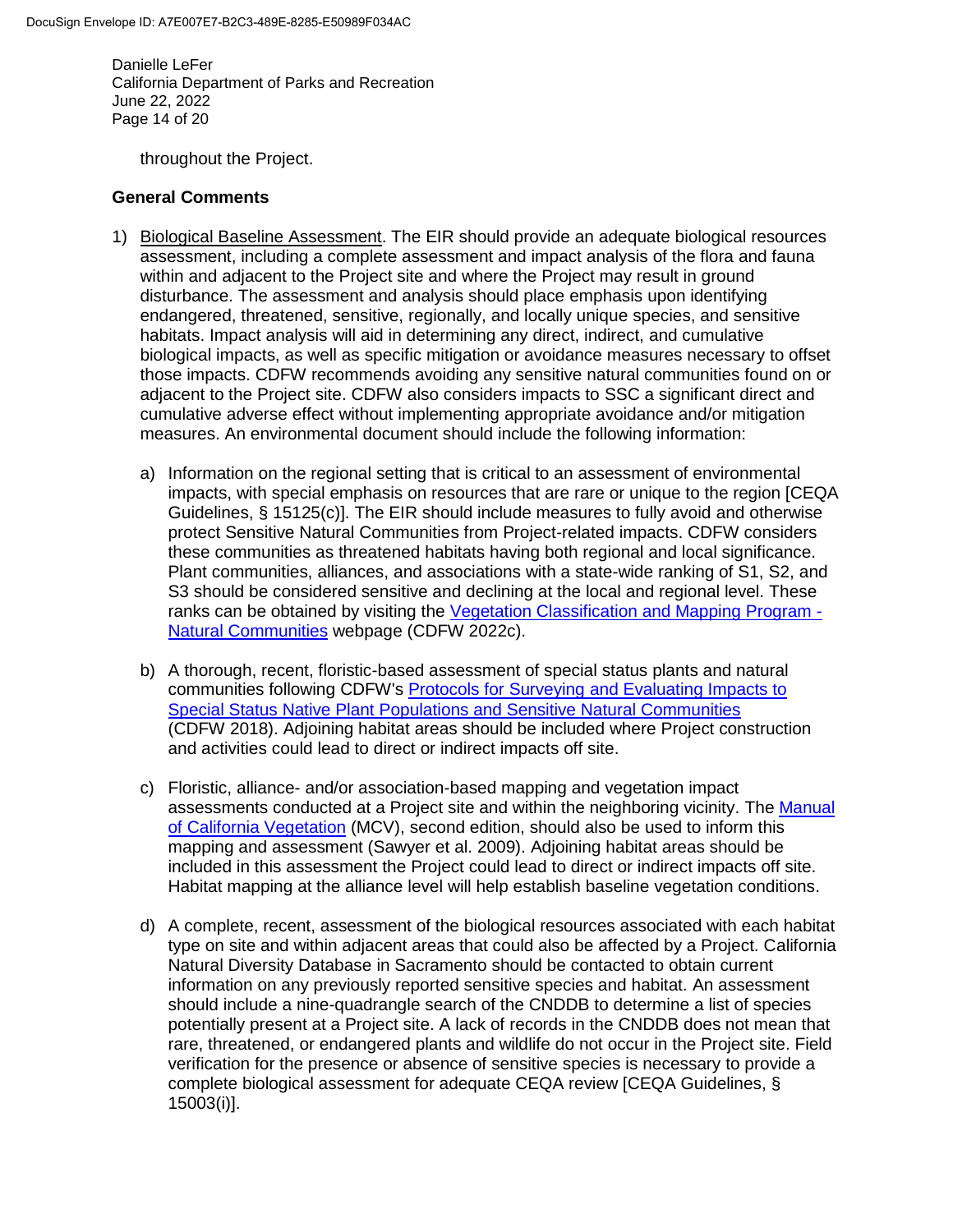Danielle LeFer California Department of Parks and Recreation June 22, 2022 Page 15 of 20

- e) A complete, recent, assessment of rare, threatened, and endangered, and other sensitive species on site and within the area of potential effect, including California Species of Special Concern and California Fully Protected Species (Fish & G. Code, §§ 3511, 4700, 5050, and 5515). Species to be addressed should include all those which meet the CEQA definition of endangered, rare, or threatened species (CEQA Guidelines, § 15380). Seasonal variations in use of a Project site should also be addressed such as wintering, roosting, nesting, and foraging habitat. Focused speciesspecific surveys, conducted at the appropriate time of year and time of day when the sensitive species are active or otherwise identifiable, may be required if suitable habitat is present. See CDFW's [Survey and Monitoring Protocols and Guidelines](https://wildlife.ca.gov/conservation/survey-protocols) for established survey protocol for select species (CDFW 2022e). Acceptable species-specific survey procedures may be developed in consultation with CDFW and the USFWS; and
- f) A recent wildlife and rare plant survey. CDFW generally considers biological field assessments for wildlife to be valid for a one-year period, and assessments for rare plants may be considered valid for a period of up to three years. Some aspects of a proposed Project may warrant periodic updated surveys for certain sensitive taxa, particularly if build out could occur over a protracted time frame or in phases.
- 2) Scientific Collecting Permit. Pursuant to the California Code of Regulations, title 14, section 650, qualified biologist(s) must obtain appropriate handling permits to capture, temporarily possess, and relocated wildlife to avoid harm or mortality in connection with Project-related activities. CDFW has the authority to issue permits for the take or possession of wildlife, including mammals; birds, nests, and eggs; reptiles, amphibians, fish, plants; and invertebrates (Fish & G. Code, §§ 1002, 1002.5, 1003). Effective October 1, 2018, a Scientific Collecting Permit is required to monitor project impacts on wildlife resources, as required by environmental documents, permits, or other legal authorizations; and, to capture, temporarily possess, and relocate wildlife to avoid harm or mortality in connection with otherwise lawful activities (Cal. Code Regs., tit. 14, § 650). Please visit CDFW's [Scientific Collection Permits](https://wildlife.ca.gov/Licensing/Scientific-Collecting#53949678) webpage for information (CDFW 2022h).
- 3) Translocation/Salvage of Plants and Animal Species. Translocation and transplantation are the process of removing plants and wildlife from one location and permanently moving it to a new location. CDFW generally does not support the use of translocation or transplantation as the primary mitigation strategy for unavoidable impacts to endangered, rare, or threatened plants and animals. Studies have shown that these efforts are experimental and the outcome unreliable. CDFW has found that permanent preservation and management of habitat capable of supporting these species is often a more effective long-term strategy for conserving plants and animals and their habitats.
- 4) Disclosure. A EIR should provide an adequate, complete, and detailed disclosure about the effect which a proposed Project is likely to have on the environment (Pub. Resources Code, § 20161; CEQA Guidelines, §15151). Adequate disclosure is necessary so CDFW may provide comments on the adequacy of proposed avoidance, minimization, or mitigation measures, as well as to assess the significance of the specific impact relative to plant and wildlife species impacted (e.g., current range, distribution, population trends, and connectivity).
- 5) Mitigation Measures. Public agencies have a duty under CEQA to prevent significant,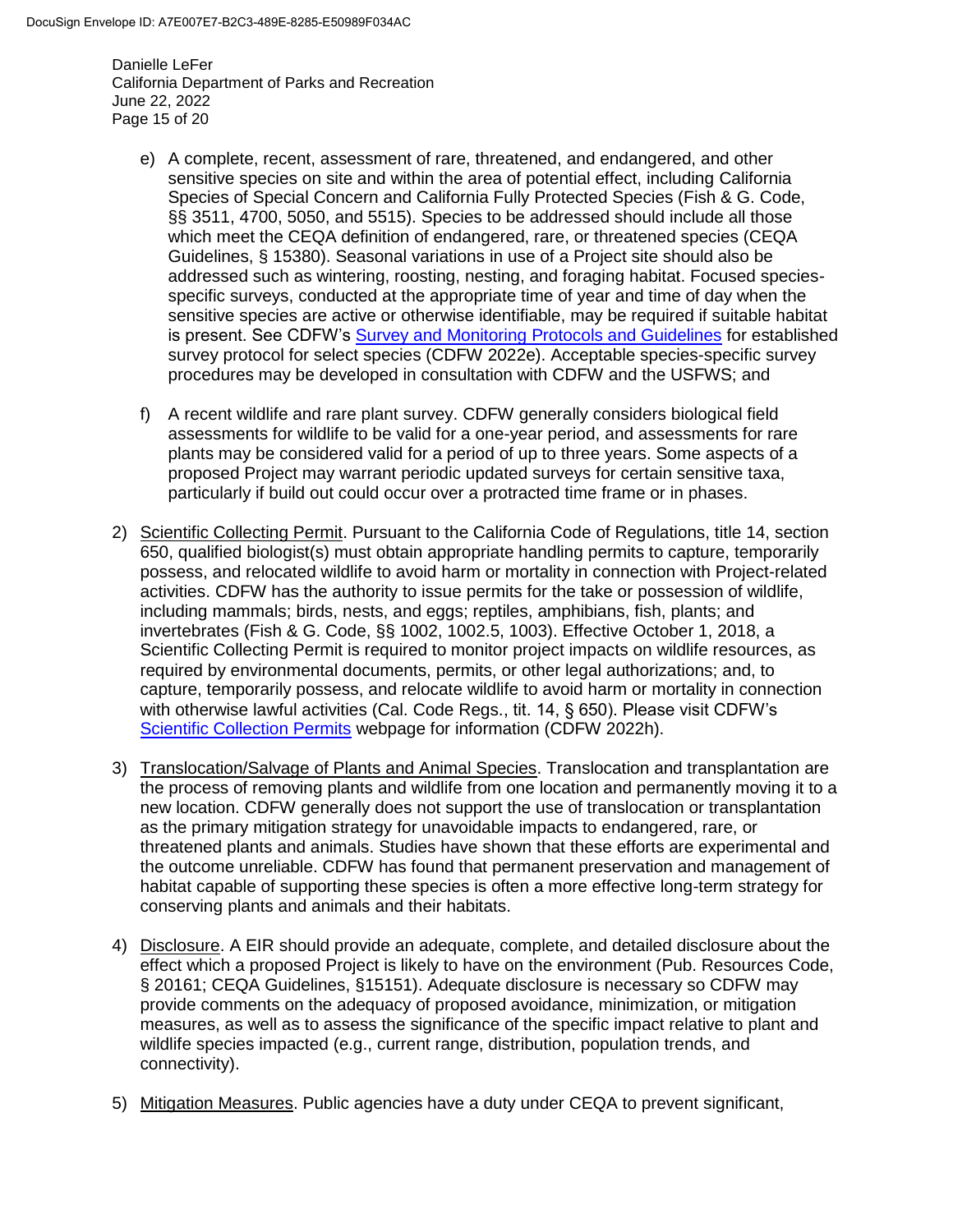Danielle LeFer California Department of Parks and Recreation June 22, 2022 Page 16 of 20

avoidable damage to the environment by requiring changes in projects through the use of feasible alternatives or mitigation measures [CEQA Guidelines, §§ 15002(a)(3), 15021]. Pursuant to CEQA Guidelines section 15126.4, an environmental document "shall describe feasible measures which could mitigate for impacts below a significant level under CEQA."

- a) Level of Detail. Mitigation measures must be feasible, effective, implemented, and fully enforceable/imposed by the Lead Agency through permit conditions, agreements, or other legally binding instruments (Pub. Resources Code, § 21081.6(b); CEQA Guidelines, § 15126.4). A public agency "shall provide the measures that are fully enforceable through permit conditions, agreements, or other measures" (Pub. Resources Code, § 21081.6). CDFW recommends the CDPR provide mitigation measures that are specific, detailed (i.e., responsible party, timing, specific actions, location), and clear in order for a measure to be fully enforceable and implemented successfully via a mitigation monitoring and/or reporting program (Pub. Resources Code, § 21081.6; CEQA Guidelines, § 15097). Adequate disclosure is necessary so CDFW may provide comments on the adequacy and feasibility of proposed mitigation measures.
- b) Disclosure of Impacts. If a proposed mitigation measure would cause one or more significant effects, in addition to impacts caused by the Project as proposed, the EIR should include a discussion of the effects of proposed mitigation measures [CEQA Guidelines, § 15126.4(a)(1)]. In that regard, the EIR should provide an adequate, complete, and detailed disclosure about a project's proposed mitigation measure(s). Adequate disclosure is necessary so CDFW may assess the potential impacts of proposed mitigation measures.
- 6) Data. CEQA requires that information developed in environmental impact reports be incorporated into a database which may be used to make subsequent or supplemental environmental determinations [Pub. Resources Code, § 21003, subd. (e)]. Accordingly, please report any special status species and natural communities detected by completing and submitting [CNDDB Field Survey Forms](https://wildlife.ca.gov/Data/CNDDB/Submitting-Data) (CDFW 2022f). The CDPR should ensure data collected for the preparation of the EIR be properly submitted, with all data fields applicable filled out. The data entry should also list pending development as a threat and then update this occurrence after impacts have occurred.
- 7) Biological Direct, Indirect, and Cumulative Impacts. CDFW recommends providing a thorough discussion of direct, indirect, and cumulative impacts expected to adversely affect biological resources, with specific measures to offset such impacts. The EIR should address the following:
	- a) A discussion regarding Project-related indirect impacts on biological resources, including resources in nearby public lands, open space, adjacent natural habitats, riparian ecosystems, and any designated and/or proposed or existing reserve lands [e.g., preserve lands associated with a Natural Community Conservation Plan (Fish & G. Code, § 2800 et. seq.)]. Impacts on, and maintenance of, wildlife corridor/movement areas, including access to undisturbed habitats in adjacent areas, should be fully evaluated in the EIR.
	- b) A discussion of both the short-term and long-term effects to species population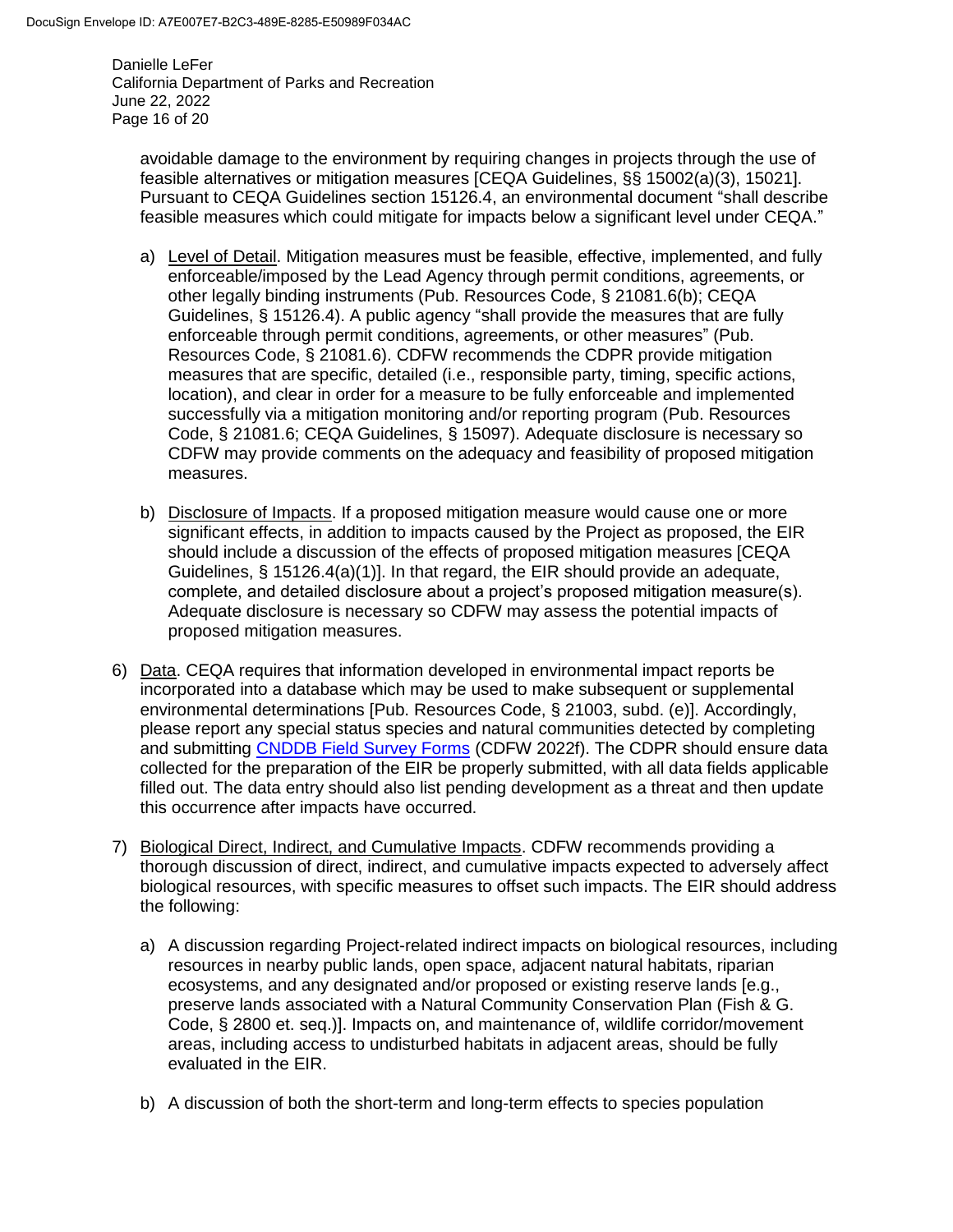Danielle LeFer California Department of Parks and Recreation June 22, 2022 Page 17 of 20

> distribution and concentration and alterations of the ecosystem supporting the species impacted [CEQA Guidelines, § 15126.2(a)].

- c) A discussion of potential adverse impacts from lighting, noise, temporary and permanent human activity, and exotic species, and identification of any mitigation measures.
- d) A discussion of Project-related changes on drainage patterns; the volume, velocity, and frequency of existing and post-Project surface flows; polluted runoff; soil erosion and/or sedimentation in streams and water bodies; and post-Project fate of runoff from the Project sites. The discussion should also address the potential water extraction activities and the potential resulting impacts on the habitat (if any) supported by the groundwater. Mitigation measures proposed to alleviate such Project impacts should be included.
- e) An analysis of impacts from proposed changes to land use designations and zoning, and existing land use designation and zoning located nearby or adjacent to natural areas that may inadvertently contribute to wildlife-human interactions. A discussion of possible conflicts and mitigation measures to reduce these conflicts should be included in the EIR; and
- f) A cumulative effects analysis, as described under CEQA Guidelines section 15130. General and specific plans, as well as past, present, and anticipated future projects, should be analyzed relative to their impacts on similar plant and wildlife species, habitat, and vegetation communities. If the CDPR determines that the Project would not have a cumulative impact, the EIR should indicate why the cumulative impact is not significant. The CDPR's conclusion should be supported by facts and analyses [CEQA Guidelines, § 15130(a)(2)].
- 8) Compensatory Mitigation. The EIR should include mitigation measures for adverse Projectrelated direct or indirect impacts to sensitive plants, animals, and habitats. Mitigation measures should emphasize avoidance and reduction of Project-related impacts. For unavoidable impacts, on-site habitat restoration or enhancement should be discussed in detail. If on-site mitigation is not feasible or would not be biologically viable and therefore not adequately mitigate the loss of biological functions and values, off-site mitigation through habitat creation and/or acquisition and preservation in perpetuity should be addressed. Areas proposed as mitigation lands should be protected in perpetuity with a conservation easement, financial assurance and dedicated to a qualified entity for long-term management and monitoring. Under Government Code, section 65967, the Lead Agency must exercise due diligence in reviewing the qualifications of a governmental entity, special district, or nonprofit organization to effectively manage and steward land, water, or natural resources on mitigation lands it approves.
- 9) Long-term Management of Mitigation Lands. For proposed preservation and/or restoration, an EIR should include measures to protect the targeted habitat values from direct and indirect negative impacts in perpetuity. The objective should be to offset the Project-induced qualitative and quantitative losses of wildlife habitat values. Issues that should be addressed include (but are not limited to) restrictions on access, proposed land dedications, monitoring and management programs, control of illegal dumping, water pollution, and increased human intrusion. An appropriate non-wasting endowment should be set aside to provide for long-term management of mitigation lands.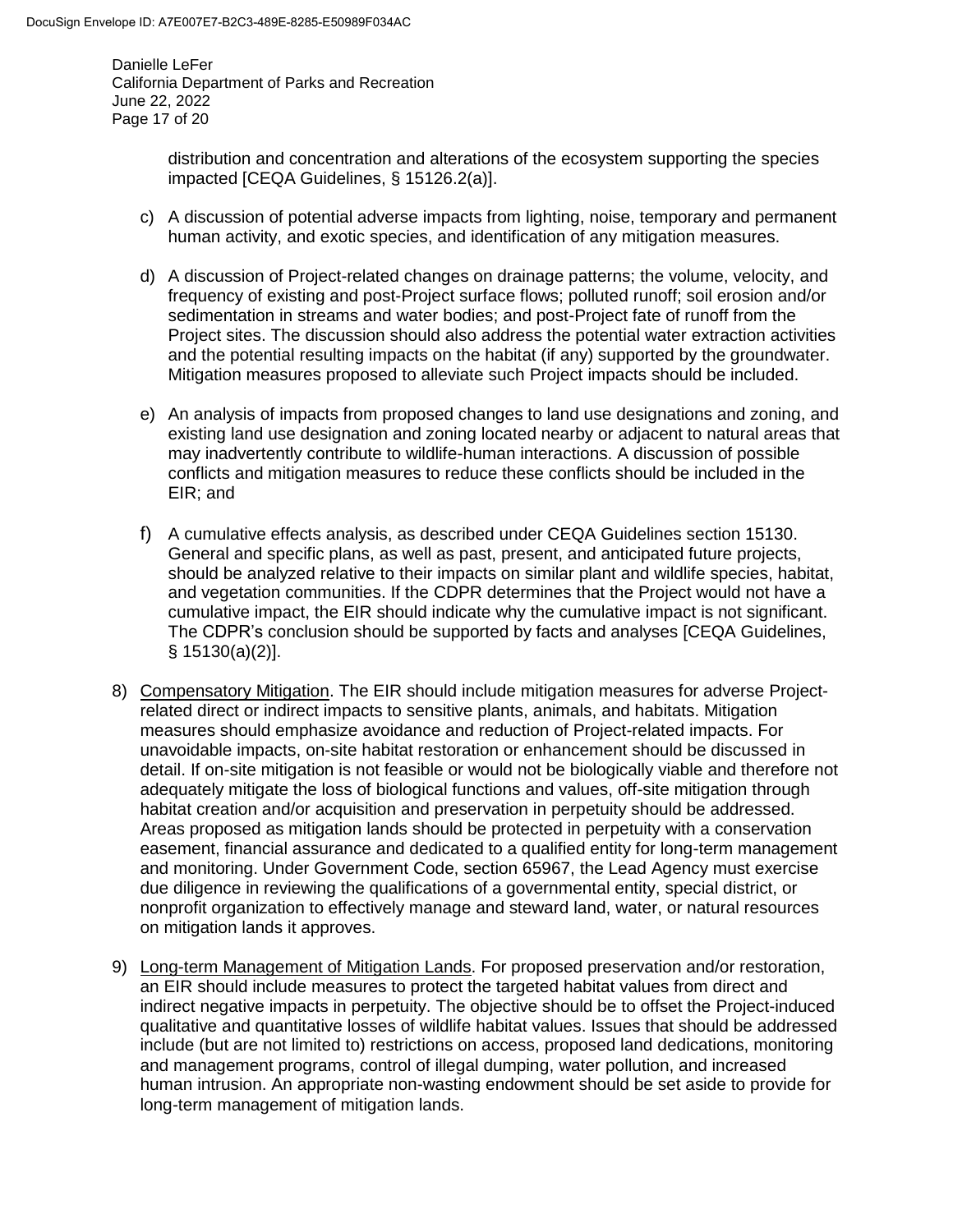Danielle LeFer California Department of Parks and Recreation June 22, 2022 Page 18 of 20

#### **Conclusion**

We appreciate the opportunity to comment on the NOP for the Topanga Lagoon Restoration Project to assist the CDPR in identifying and mitigating Project impacts on biological resources. If you have any questions or comments regarding this letter, please contact Julisa Portugal, Environmental Scientist, at [Julisa.Portugal@wildlife.ca.gov](mailto:Julisa.Portugal@wildlife.ca.gov) or (562) 330-7563.

Sincerely,

DocuSigned by: U F

ERESSOFE24724F5 Environmental Program Manager I South Coast Region

ec: CDFW

Erinn Wilson-Olgin – [Erinn.Wilson-Olgin@wildlife.ca.gov](mailto:Erinn.Wilson-Olgin@wildlife.ca.gov) Victoria Tang - Los Alamitos - [Victoria.Tang@wildlife.ca.gov](mailto:Victoria.Tang@wildlife.ca.gov) Eric Wilkins – Marine Region – [Eric.Wilkins@wildlife.ca.gov](mailto:Eric.Wilkins@wildlife.ca.gov) Ruby Kwan-Davis – Los Alamitos – [Ruby.Kwan-Davis@wildlife.ca.gov](mailto:Ruby.Kwan-Davis@wildlife.ca.gov) Felicia Silva – Los Alamitos – [Felicia.Silva@wildlife.ca.gov](mailto:Felicia.Silva@wildlife.ca.gov) Frederic Rieman – Los Alamitos – [Frederic.Rieman@wildlife.ca.gov](mailto:Frederic.Rieman@wildlife.ca.gov) Cindy Hailey - San Diego - Cindy. Hailey@wildlife.ca.gov Amanda Canepa – Marine Region - [Amanda.Canepa@wildlife.ca.gov](mailto:Amanda.Canepa@wildlife.ca.gov) Thompson Banez – Los Alamitos – [Thompson.Banez@wildlife.ca.gov](mailto:Thompson.Banez@wildlife.ca.gov) CEQA Program Coordinator – Sacramento – [CEQACommentLetters@wildlife.ca.gov](mailto:CEQACommentLetters@wildlife.ca.gov)  State Clearinghouse - [state.clearinghouse@opr.ca.gov](mailto:state.clearinghouse@opr.ca.gov)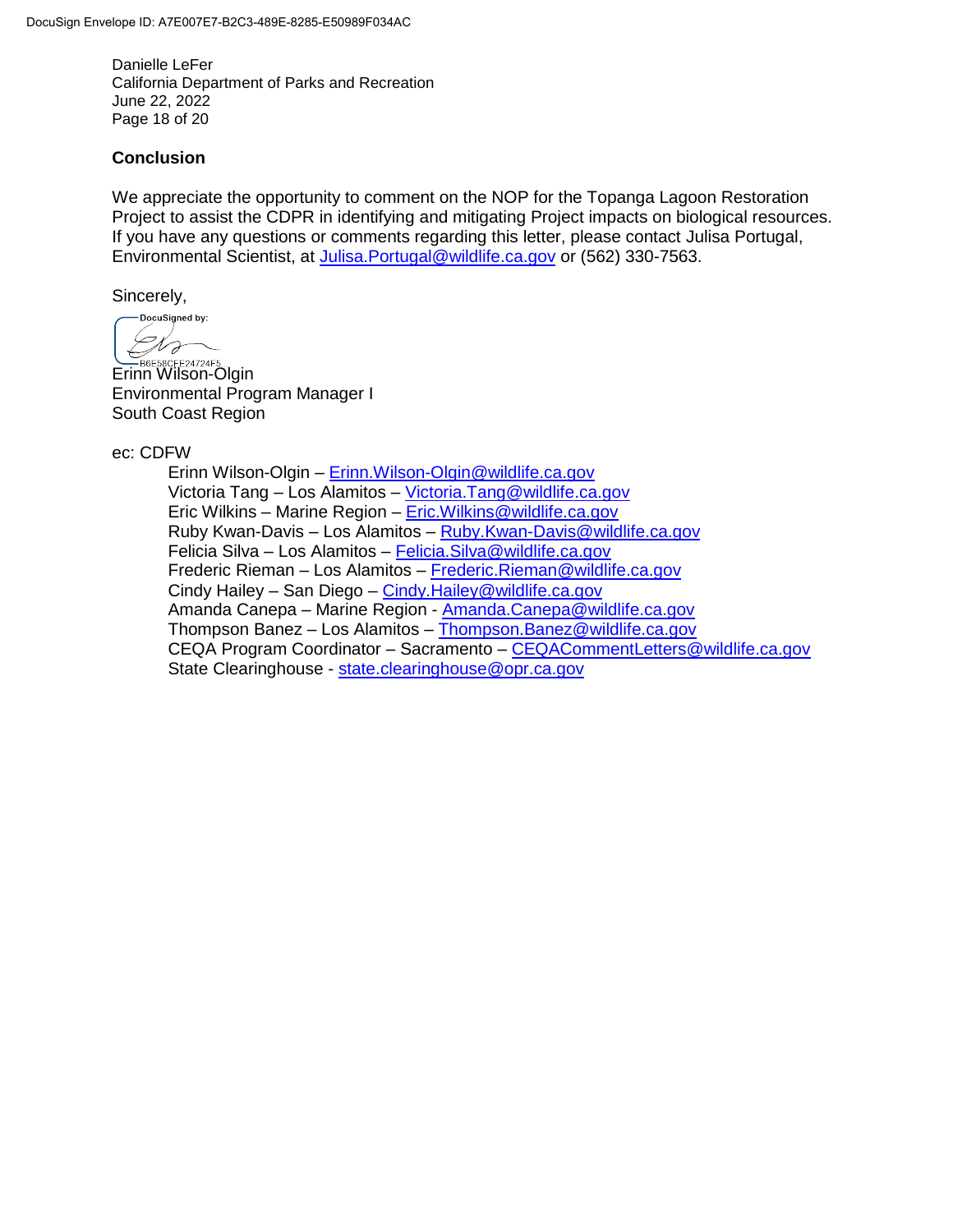Danielle LeFer California Department of Parks and Recreation June 22, 2022 Page 19 of 20

# **References:**

[CDFW] California Department of Fish and Wildlife. 2018. Protocols for Surveying and Evaluating Impacts to Special Status Native Plant Populations and Sensitive Natural Communities. Accessed at:

<https://nrm.dfg.ca.gov/FileHandler.ashx?DocumentID=18959&inline>

- [CDFW] California Department of Fish and Wildlife. 2020. Notice of Findings Mountain Lion ESU declared a candidate species. Available from: <https://nrm.dfg.ca.gov/FileHandler.ashx?DocumentID=178623&inline>
- [CDFWa] California Department of Fish and Wildlife. 2022. Notice of Findings Southern California steelhead declared a candidate species. Available from: <https://nrm.dfg.ca.gov/FileHandler.ashx?DocumentID=202001&inline>
- [CDFWb] California Department of Fish and Wildlife. 2022. California Natural Diversity Database. Available from:<https://wildlife.ca.gov/Data/CNDDB>
- [CDFWc] California Department of Fish and Wildlife. 2022. Natural Communities. Accessed at: [https://wildlife.ca.gov/Data/VegCAMP/Natural-Communities.](https://wildlife.ca.gov/Data/VegCAMP/Natural-Communities)
- [CDFWd] California Department of Fish and Wildlife. 2022. Lake and Streambed Alteration Program. Available from: [https://wildlife.ca.gov/Conservation/LSA.](https://wildlife.ca.gov/Conservation/LSA)
- [CDFWe] California Department of Fish and Wildlife. 2022. Survey and Monitoring Protocols and Guidelines. Available from:<https://wildlife.ca.gov/conservation/survey-protocols>
- [CDFWf] California Department of Fish and Wildlife. 2022. Submitting Data to the CNDDB. Available from:<https://wildlife.ca.gov/Data/CNDDB/Submitting-Data>
- [CDFWg] California Department of Fish and Wildlife. 2022. Arroyo chub. (*Gila orcutti*). Available from: <https://nrm.dfg.ca.gov/FileHandler.ashx?DocumentID=104270>
- [CDFWh] California Department of Fish and Wildlife. 2022. Scientific Collecting Permits. Available from: <https://wildlife.ca.gov/Licensing/Scientific-Collecting#53949678>
- [CWHR] California Wildlife Habitat Relationships. 2016. Mountain Lion Predicted Habitat CWHR M165[ds2616]. Available from: <https://map.dfg.ca.gov/metadata/ds2616.html?5.108.39>
- [CAL-IPC] California Invasive Plant Council. 2022. The Cal-IPC Inventory. Available from: <https://www.cal-ipc.org/plants/inventory/>
- [CBD] Center for Biological Diversity. 2019. A Petition to List the Southern California/Central Coast Evolutionarily Significant Unit (ESU) of Mountain Lions. Available from: <https://nrm.dfg.ca.gov/FileHandler.ashx?DocumentID=171208&inline>
- [CNPS] California Native Plant Society. 2022. Rare Plant ranks. Available from: <https://www.cnps.org/rare-plants/cnps-rare-plant-ranks>
- California Legislative Information. 2020. AB-1788 Pesticides: use of second-generation anticoagulant rodenticides. Available from: [https://leginfo.legislature.ca.gov/faces/billTextClient.xhtml?bill\\_id=201920200AB1788](https://leginfo.legislature.ca.gov/faces/billTextClient.xhtml?bill_id=201920200AB1788)
- Cowardin, L.M., V. Carter, F.C. Golet, and E.T. LaRoe. (1979). Classification of wetlands and deepwater habitats of the United States. U.S. Fish and Wildlife Service. FWS/OBS-79/31. Washington, DC.
- Martin, K.L.M., Pierce, E.A., Quach, V.V., and M. Studer. (2019). Population trends of beachspawning California grunion *Leuresthes tenuis* monitored by citizen scientists. ICES Journal of Marine Science 77(6):2226-2233. [doi.org/10.1093/icesjms/fsz086](https://doi.org/10.1093/icesjms/fsz086)
- Popper, Arthur N., Hawkins, Anthony D. (2019). An overview of fish bioacoustics and the impacts of anthropogenic sounds on fishes. Journal of Fish Biology. <https://onlinelibrary.wiley.com/doi/pdf/10.1111/jfb.13948>